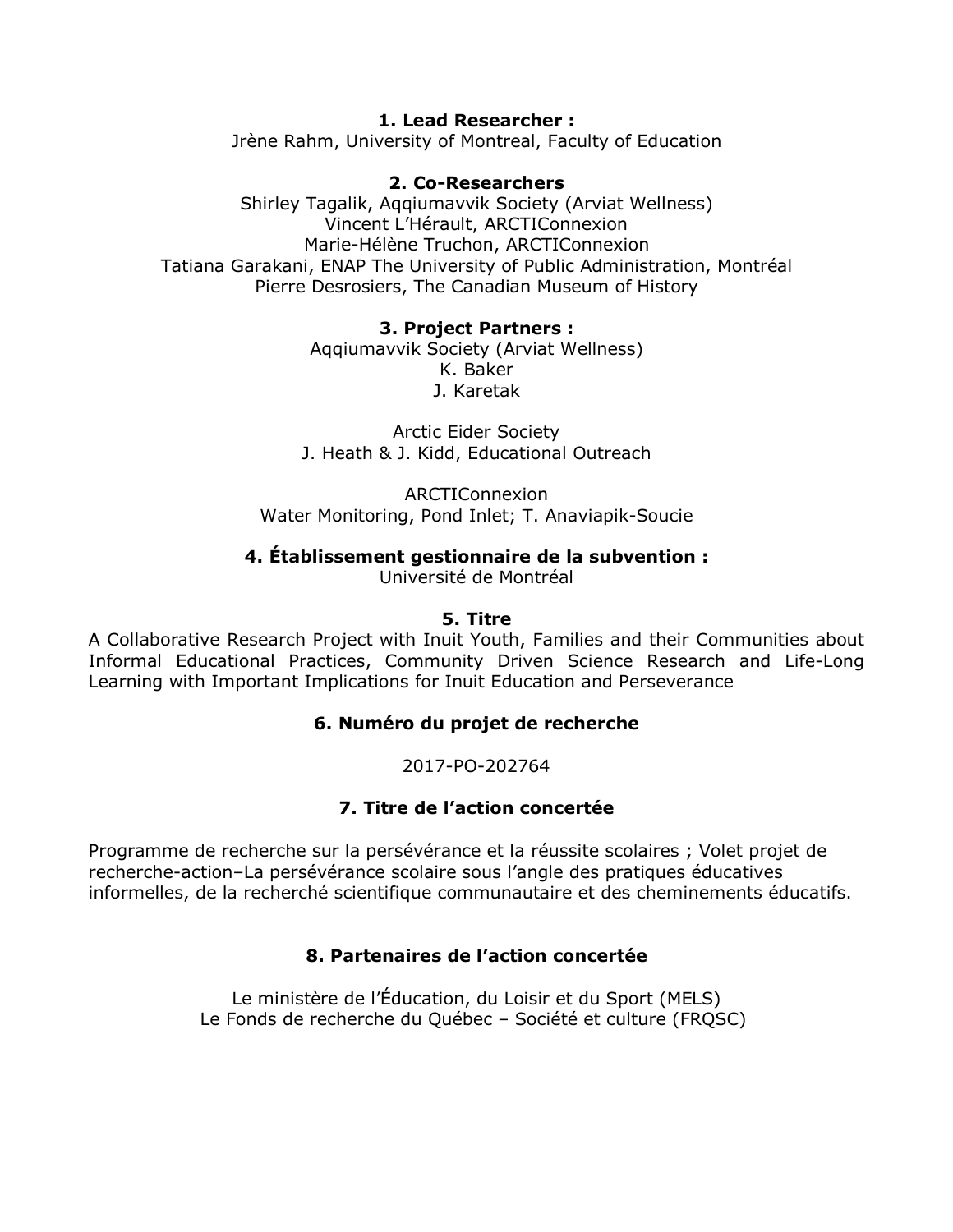### **Acknowledgements**

The project team likes to thank all the youth, young adults, elders, instructors, program directors, families, and participating communities, for their support of the project. We thank you all for believing in the project and for your collaboration all along. We thank you for sharing stories with us of the past, the ways you experienced the programs, and your educational pathways. We are particularly thankful to have had the opportunity to learn with you more about the richness of Inuit ways. We thank you for the precious time and interest you accorded to this project, which made possible the sharing of moments we will never forget, with you, on your land. We like to thank especially:

Shirley Tagalik, Kukik Baker and Joe Karetak of the Aqqiumavvik Society, and the community of Arviat, Nunavut, the instructors and youth of the Young Hunters Program and the Environmental Monitoring Program. Special thanks to Nooks Lindell and Megan Muckpah-Gavin, who were involved in the Greenhouse Project, and Hunter Tattuniee and Jimmy Muckpah Napayok from the Young Hunters Program.

Gordon Billard, Jamie Bell, and Eric Anoee, and the youth and young adults and participants from the Arviat Film Society in Arviat, Nunavut.

Tim Anaviapik-Soucie and Trevor Areak and the participating youth from the Water Monitoring Project and the whole community of Pond Inlet, Nunavut;

Jackie Kidd and Joël Heath from the Arctic Eider Society, and the community of Sanikiluaq, Nunavut, as well as the community of Umjuaq and Inukjuak in Nunavik, for welcoming us and working with us in collaboration.

We thank Curtis Kortiek, Samuel Pauppa, and Jamie Okatsiak for your help with filming and mediating the dialogue circles and sharing of stories with the elders, in Inuktitut, and so much more. Without your help, this project would not have been possible.

We also thank Marie-Hélène Truchon and Vincent L'Hérault from ARCTIConnexion.

A special thank you, Shirley Tagalik, for your ongoing help and in always believing in the project.

We thank all the students who helped us with the analysis over time, especially with the translations and transcriptions. We like to thank Rebecca Anaviapik-Soucie for her help with Inuktitut.

We like to thank the many other people who have contributed in different ways and that we could not all name here, but who believed in the project and gave of their time.

We like to also thank for the financial support offered through the Fonds de recherche du Québec-Société et culture (FRQSC) and the Ministry of Education (MELS).

The report offers insights into the hard work behind an Inuit Grounded and Led Educational System and New Possibilities. It was an honor for all of us to work with you, to learn with you, and to join you on that journey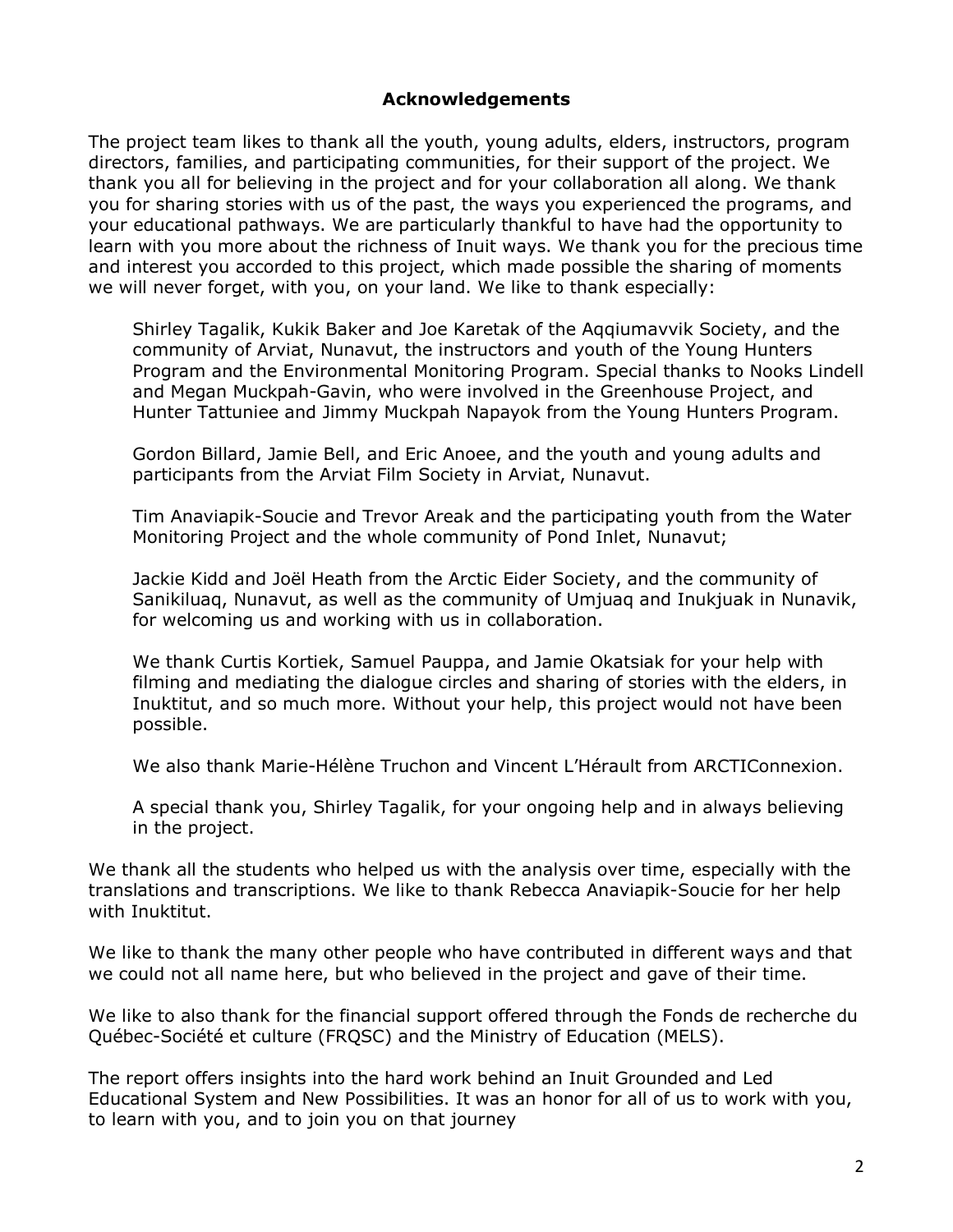#### **Promotional Summary**

Studies on school perseverance in Inuit Nunangat have noted educational opportunity gaps that persist for Inuit youth and young adults. At the same time, there are many unique opportunities and projects that emerged in recent years, led by Inuit and their communities, responding to community concerns while also reducing that opportunity gap, and contributing to selfdetermination and the resurgence of culture. The goal of this project was to describe the educational contributions of programs and projects led by Inuit in three communities, through the lens of lifelong learning and perseverance as grounded in Inuit Qaujimajatuqangit (IQ) or Inuit epistemology. The study focused on the following programs within three different communities: 1) Arviat, Nunavut: a) Arviat Film Society; b) Young Hunters Program; and c) Youth Environmental Monitoring Program; 2) Pond Inlet, Nunavut: Expanded Leadership to Study Water Quality; and 3) Sanikiluaq, Nunavut: Arctic Eider Society, their Arctic Sea Ice Educational Package, as tested in some communities in Nunavik. Results suggest that the programs were experienced as empowering by Inuit youth and their mentors, offering both opportunities to discover their strengths and build new skills, resulting in contributions to the common good of their communities. The programs also supported the revitalization of language and culture, the blending of Indigenous ways with Western ways, and closed an opportunity gap, in support of perseverance, made evident through engaged lifelong learning and pride in being Inuit. The study calls for enhanced Inuit control in education and offers insights into what linguistically and culturally relevant education might imply. The study calls for the proper resourcing of schools and communities to pursue future education in ways Inuit have always known to be true, deeply grounded in indigenous leadership models, with education in school, on the land, and the community, working in a complementary fashion and together, contributing to local capacity building and the common good.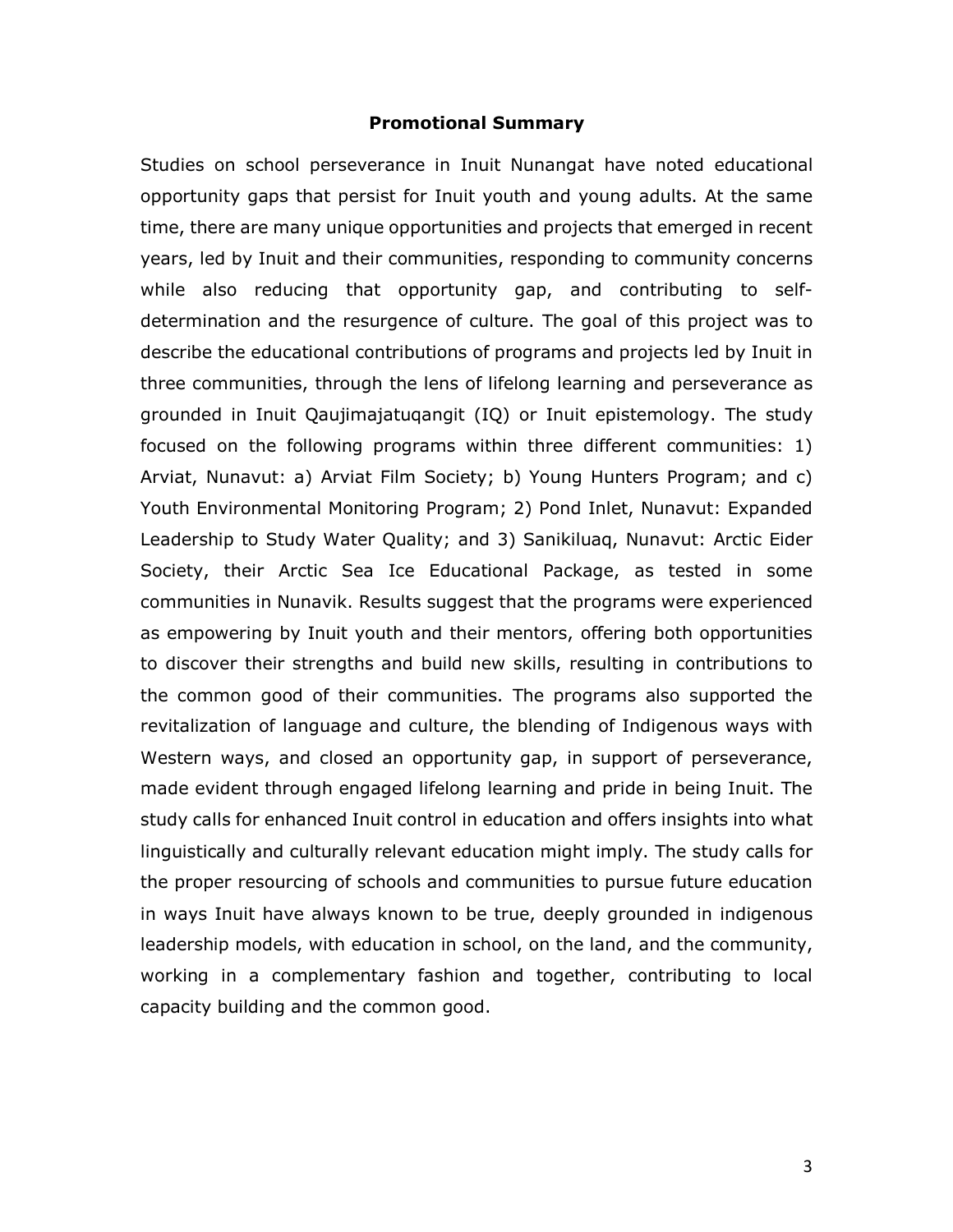### **Project Summary**

# **Contributions of Inuit-led Community Programs and Environmental Stewardship to Lifelong Learning and Perseverance**

### **1. Principale question**

Studies on school perseverance in Inuit Nunangat have noted educational opportunity gaps that persist for Inuit youth and young adults. At the same time, there are many unique opportunities and projects that emerged in recent years led by Inuit and their communities, responding to community concerns while also reducing that opportunity gap, and contributing to self-determination and the resurgence of culture. The goal of this project is two-fold: 1) To describe the educational contributions of such projects in three communities to lifelong learning and perseverance, understood through the lens of *Inuit Qaujimajatuqangit (IQ)* and grounding in Inuit epistemology.; and 2) to offer stories of lifelong learning pathways to illustrate the manner these opportunities add up and contribute to the making of a human being or *inunnguiniq*. In doing so, the project distances itself from other work that has looked at perseverance through a deficit perspective and Western lens, which led to a focus on problems related the educational attainment of Inuit youth within schools, while ignoring the rich forms of education Inuit have always known to exist and been engaged in.

Through action-research, grounded in indigenous research methods and protocols, the project took form over time. Each program was visited and dialogue circles conducted with youth and instructors, mentors and other key adults associated with the programs in each community. A total of 34 adults, 2 elders, and 16 youth participated. Six case studies were also developed of lifelong learning pathways. Visits of the programs, analysis of video footage of program activities, and informal conversations with community members over the duration of the project further enriched the stories that emerged.

### **2. Main Results**

As Inuit-led programs, they embody a vision of learning deeply grounded in Inuit ways of knowing and being or Inuit Inuit Qaujimajatuqangit (IQ). These programs build on strengths youth bring with them, and through a cycle at the heart of IQ and its learning model, implying observation, practice, feedback, reflection and personal improvement, offer youth opportunities to develop new skills and strengths that then lead to the seeking out yet new opportunities, with all contributing to the making of a human being or *inunnguiniq.* Implicit in this learning model are the IQ principles of *pilimmaksarniq* or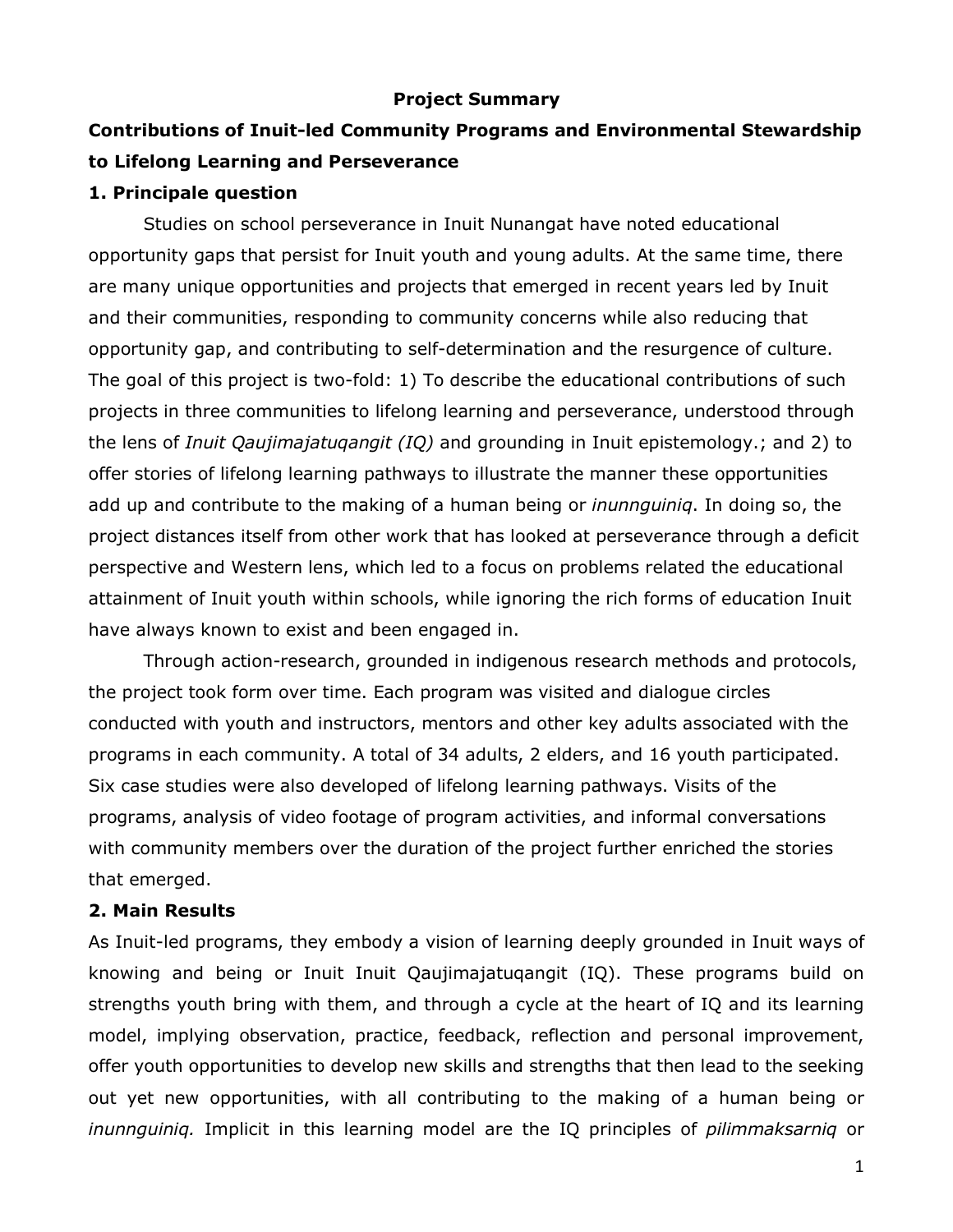becoming skilled and capable so that you can use your skills to improve the lives of those around you, *qanuqtururangniq* or the ability to be resourceful and think deeply to seek solutions and better ways of operating or making good decisions, *iqqaqqaukkaringniq* or being innovative and creative technically so that you bring the best of every resource at hand to bear in a given situation. *Pilimmaksarniq* – becoming skilled and capable is always done in a mentorship/apprenticeship way of learning where those with expertise help you develop your skills. You are then expected to practice continually in order to build your capacity with these skills and to experiment through trial and error to continually improve of your skills and knowledge until you are recognized for mastery in the field of skill you are pursuing.

For Inuit, all learning happens within the context of *ilippallianginnarnik* or engagement with continuous, progressive, lifelong learning. Participation in programs is also about giving back. Hence, once youth have experienced mentorship in one program, youth may become mentors in another program. This is how the concept of *pijitsirniq* or serving to meet the needs of others is applied in the continuous learning context. Participation in the programs also facilitated the rebuilding of relations between youth and elders, and other community members.

The blending of Inuit with Western, or traditional with the modern was at the heart of the programs and also curriculum developed by Arctic Eider Society. Given everybody was learning from each other, through relations, contributed to making the programs mutually sustaining. Participation in diverse Inuit-led programs over time led to student empowerment and community well-being. The documented lifelong learning pathways make evident the nonlinear manner Inuit youth pursue learning opportunities over time, some implying moves into Western systems in urban centers far from home while others imply local forms of engagement in ongoing education or contributions to the good of the community. Given opportunity gaps, interruptions are common, yet lifelong learning also has to be understood in a nonlinear manner, with programs as the ones described, offering unique opportunities that then become key building blocks for youth and young adults to develop new strengths and then mobilize, as they take advantage of new and different opportunities in their communities, or beyond. Given the current educational infrastructure in Inuit Nunangat, and given that important learning not only happens in institutions but in the community, and is tied up in intergenerational relations, effective navigations imply the rebuilding of relations that have been broken through Western school systems and practices. The programs documented contribute to it in important ways.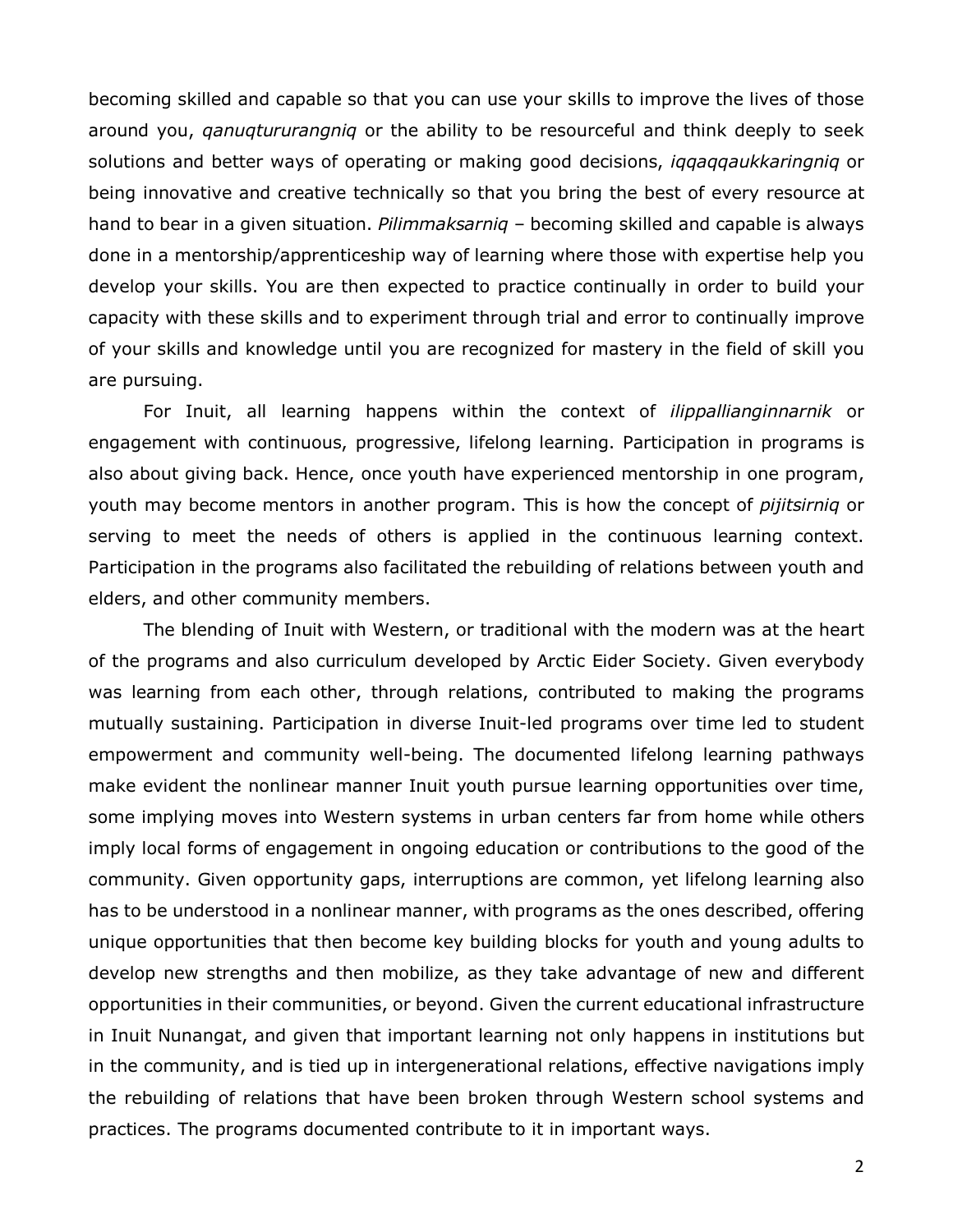The project makes evident how change in education supportive of genuine lifelong learning for Inuit has to come from *within* the communities. Programs as the ones described here contribute in important ways to language revitalization and relation building, as they blend Inuit ways with Western and are led by Inuit.

## **3. Some Solutions**

*1) Enhanced Inuit Control in Education:* Leadership and decision making should be shared to a greater extent as in traditional Inuit culture. *2)* There needs to be a greater emphasis on *Linguistically and Culturally Relevant Education. 3) Vigilance about the Use of Western Standpoints in Education Research:* Education should encourage navigations among epistemologies. Only through such navigations and a deep grounding in local culture can learning and education become medicine (valuable and desirable). *4)* There needs to be *proper resourcing of schools and communities* (infrastructure, financial support, local capacity building & training).

**4. Context of Project, Aligned with Funding Call, and as Defined by Partners** Axe 4.1. Quelles sont les stratégies des organismes scolaires ainsi que les approches pédagogiques à privilégier pour répondre aux besoins des élèves et des étudiants des Premières Nations et pour favoriser leur accès aux études ainsi que leur persévérance et réussite scolaires?

The study speaks to Education in Inuit Nunangat and has important implications for both, the formal educational system in place, as well as community-based initiatives managed through the communities, environmental stewardship programs and community organizations led by Inuit and their associations. The project is also of importance to scientists and Inuit organizations committed to educational outreach and environmental stewardship. The curriculum that evolved from such work is of importance to educators, curriculum developers and anybody involved in educational outreach in Inuit Nunangat, while it could also be of importance to educational institutions at large, informing them of what is at stake in terms of climate change, cultural resurgence and reconciliation.

*Axe 4.2. Quelles sont les stratégies des organismes scolaires ainsi que les approches pédagogiques les mieux adaptées à la réalité des jeunes autochtones pour favoriser leur persévérance scolaire lors de la transition d'une école de bande ver un autre établissement du réseau d'éducation québécois ou d'un ordre d'enseignement à un autre?*

Lifelong learning pathways make evident challenges with linear models of perseverance and movements from one educational system to the next, which undermine the rich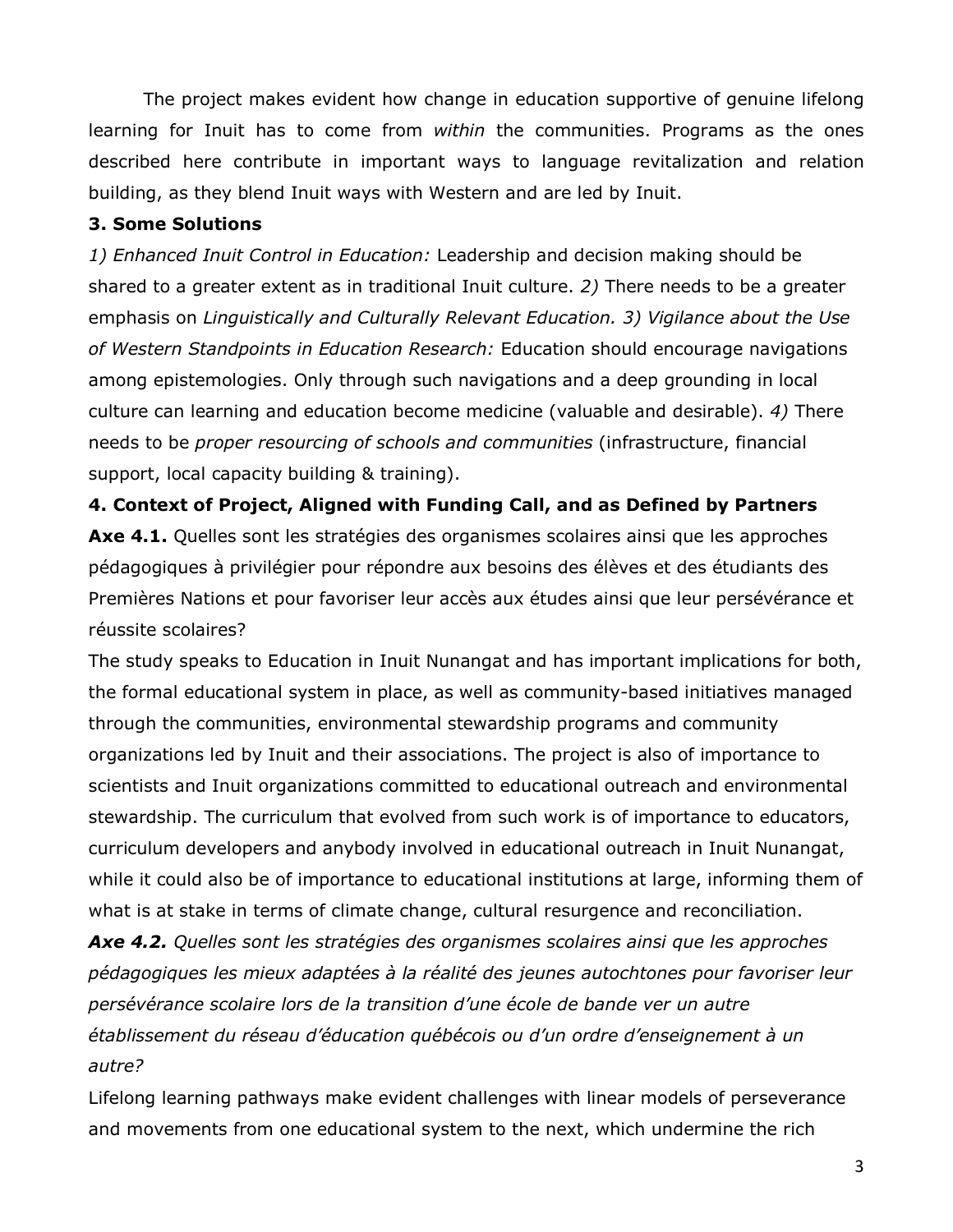learning opportunities that have emerged from community and Inuit-led initiatives as those described and which constitute Inuit well- being and lifelong learning and perseverance in to them empowering ways, deeply grounded in cultural revitalization and Inuit ways of knowing and being or IQ, contributing to the common good. Closing the opportunity gap implies a rich offer of activities during years of schooling but also once young adults leave high school. By offering ongoing quality education locally and deeply grounded in IQ and led by Inuit, learning in ways constitutive of well-being and cultural pride are possible. To develop such an infrastructure and network among practices to exchange ideas about what works, additional resources are needed. More effort has to go into local capacity development and leadership, and into curriculum development that is place-based, like the Arctic Sea Ice Package developed by Arctic Eider. That way practices, pedagogy, and resources, grounded in intergenerational relations, will emerge that respond to current local needs (e.g., Inuit need to be recognized and supported for the monitoring of their environment which has important immediate implications such as the sharing of results in a timely manner to ensure local well-being, positive mental health, and food security, despite daily challenges due to climate change). Moving from projects to programs that sustain themselves over time, valuing navigations among epistemologies (Inuit and Western), and solidifying programs that work are some of the proposed next steps.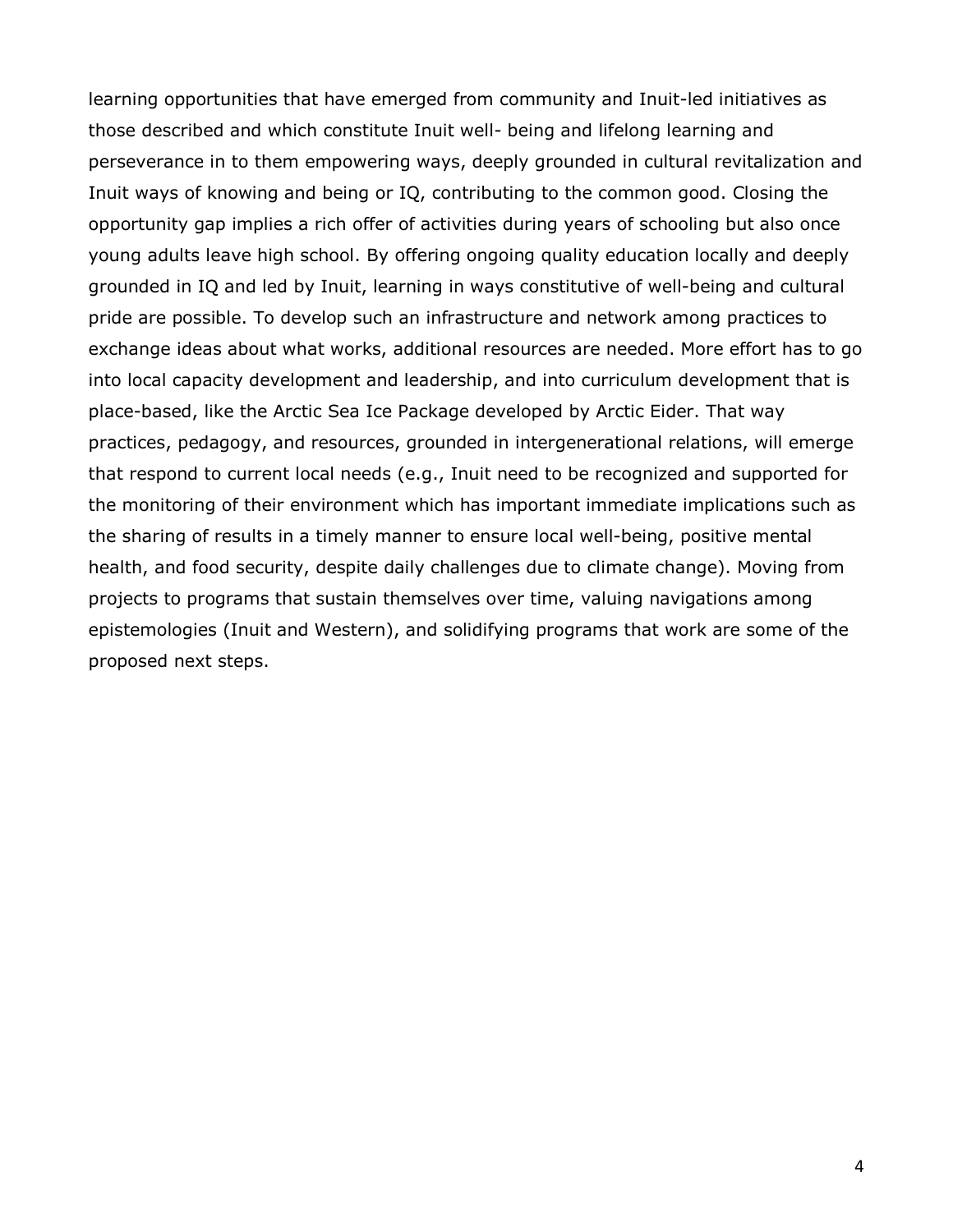### **Third Section PART A – THE CONTEXT OF THE STUDY**

### **Problem Statement**

Studies on school perseverance in Inuit Nunangat have noted educational opportunity gaps that persist for Inuit youth and young adults. At the same time, there are many unique opportunities and projects that emerged in recent years led by Inuit and their communities, responding to community concerns while also reducing that opportunity gap, and contributing to self-determination and the resurgence of culture. There is a need to document the richness of such informal educational opportunities and environmental stewardship programs and the complementary role these "invisible learning spaces" play in the lives of indigenous youth (Kral, 2010). They offer insights into the kind of radical change Kirkness (2013) calls for and refers to as "our peoples' education", a kind of education that comes from looking "within ourselves, our communities, our nations, for 'the answer within us'" (p. 16). We contend that Inuit-led community programs that are culturally anchored and place-based essentially recreate the kind of "informal intergenerational and situated learning characteristic of traditional knowledge transmission" (Tulloch et al., 2012, p. 1) and are key to develop indigenous ways of knowing and being in ways Inuit have always known to be true or Inuit Qaujimajatuqangit (IQ). They contribute to the rebuilding of relations among children, youth, family and community that colonisation of the North and the introduction of Western Schooling weakened. The goal of this project is to describe Inuit led programs in Inuit Nunangat and their role in the making of a human being or *Inunnguiniq*, and contribution to lifelong learning and perseverance. In doing so, we challenge Western notions of learning and perseverance, and show what a reading of the educational potential of these programs, grounded in what Inuit have always known to be true or IQ, can make evident (Karetak et al., 2017).

### **Context: Inuit-Led Learning Spaces in Inuit Nunangat**

This project builds on prior work that has explored the educational contributions of community-led non-formal literacy programs, youth programs, and environmental stewardship, as we briefly summarize here.

### **Non-formal Educational Programs**

The Nunavut Literacy Council offers a wide range of non-formal programs such as land camps, community sewing, traditional arts and tool-making, all with a focus on literacy and cultural practices and understood as promising models for locally meaningful and managed programs that can contribute to community well-being and the resurgence of Inuit culture and language (Tulloch et al., 2012; 2013; 2017). For instance, the *Miqqut Project* focused on the educational value of five non-formal cultural programs. The report that followed, documents concurrent cultural, literacy and well-being outcomes, pointing to the value of non-formal programs in supporting youths' and adults' holistic development. Effective programs do so through "learning that addresses participants' perceived needs; hands-on learning; relationship, respect and safety; and addressing the whole person" (p. 59), building on the creativity and interests the participants bring with them to the programs. These programs are understood as key to support the Government of Nunavut's goal of *ilippallianginnarniq* or engagement with lifelong learning (Tagalik, 2012). While effective programs seem to target specific skills, they also contribute to the development of confidence from skills. They are experienced as safe places for intergenerational exchanges, building on interconnectedness through relationship, caring and respect. Given the programs grounding in Inuit ways, they naturally "culminate in wholeness and wellbeing" (Tulloch et al., 2012, p. 6). Effective programs also often have low instructor-learner ratios which Tulloch et al. (2017) found key for breaking intergenerational gaps and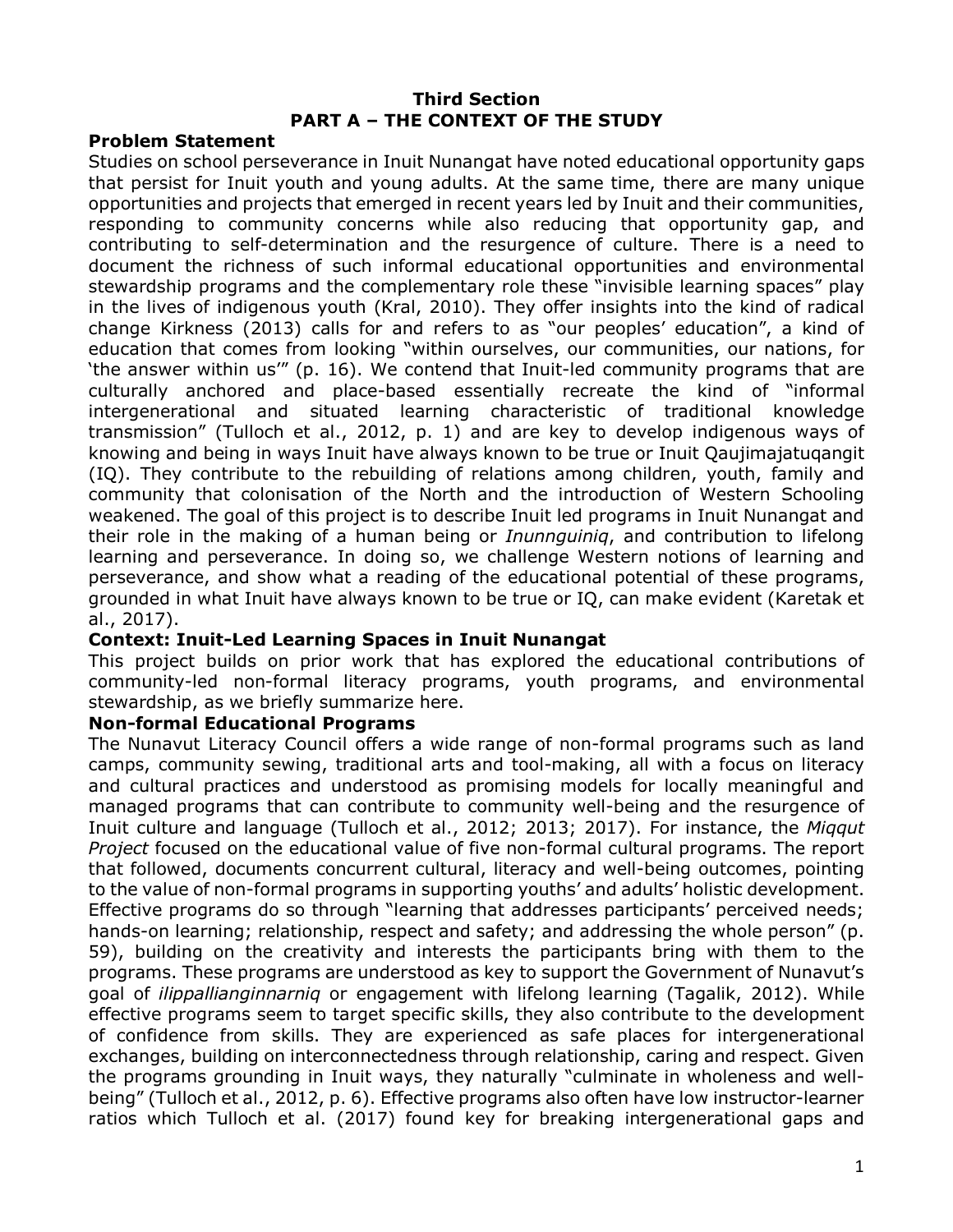building safe spaces for relationship building between youth and elders and the confidence to reach out and ask for help from elders when needed. Language learning happened through culture and the arts, by sewing and being deeply engaged in projects that are meaningful to its producers with literacy being deeply embedded rather than being the explicit object of instruction. The project, "*What about the men*?" (Tulloch, 2015), gave voice to indigenous male role models who talked about learning, work and well-being yet also challenges and barriers and ways to overcome those. That study hinted at the need to broaden the notion of learning and of work, both of which imply a range of pathways and opportunities. The report calls for learning programs and workplaces that are community driven by northern indigenous men, and that create opportunities to mentor each other, in conjunction with integrated healing programs and thereby support the affirmation of traditional values and skills.

#### **Youth Programs**

 $\overline{a}$ 

The circus collective *Artcirq,* began in the community of Igloolik, Nunavut in 1998, and is an example of a youth program committed to bridging traditional Inuit culture with modern art (Lemaire et al., 2016 & 2017). The program offers rich opportunities for youth to express their creativity through performing arts, music, and video. The co-created performances deeply grounded in a blended approach of Inuit traditions and modern cultures are shared across the globe through diverse media. A case study of the program led to the identification of three key dimensions: 1) the opportunity for youth to discover and understand their own strengths and develop them further and experience success; 2) the opportunity for youth to develop a sense of belonging, with the program becoming a second family to them and contributing to their well-being but also well-being of their community; and 3) the opportunity for youth to experience and take pride in being Inuit, given the programs blended approach and locally grounded leadership. Through the use of Inuktitut but also through engagement in local cultural land-based activities and hunting trips, next to international travel for performances, youth have multiple opportunities to "live their culture" and to reconnect with values and ways of knowing and being that are empowering to them and their families.

Linking artistic expressions to wellness is also central to the program *Nunavut Hitmakerz*, designed to empower Nunavummiut through an offer of career development opportunities through the arts and engagement in collaborative song-writing, music production, and multimedia (Simonsen & Fraser, 2017). From 20161 onward, the program offered music workshops to youth in some communities, in conjunction with community events and concerts by its leaders. To write and perform music in Inuktitut was experienced as empowering by youth, many of whom found ways to express pride in being Inuk through music and song. The program is committed to give the confidence and ability needed to youth to become the next generation of musicians (e.g., Inuk artist Angela Amarualik).

Multiple community-based research and filmmaking projects and programs have also become instrumental in rebuilding relations between youth and elders, to reconnect with culture, and to tell stories of the past in ways meaningful and pertinent today (Kassi et al., 2017). A project in the Yukon, implying a partnership between the Arctic Institute of Community Based Research and the Kluane First Nation, offers a rich example of a community effort devoted to the development of a food security strategy, that then resulted in the film *Remembering our Past, Nourishing our Future* (Butler et al., 2018). Youth received training in data collection, photography, and filming in ways to then author the film (integration of archival photography, storytelling by elders of food practices,

 $<sup>1</sup>$  Kelly Fraser, one of the founders, is an acclaimed singer-songwriter, who often blended Inuktitut with English in her pop</sup> and hip-hop style music. She was born in Sanikiluaq, Nunavut. Unfortunately, she passed away on Christmas eve in 2019. We share a tribute to her program in memory and deep recognition of her work and advocacy.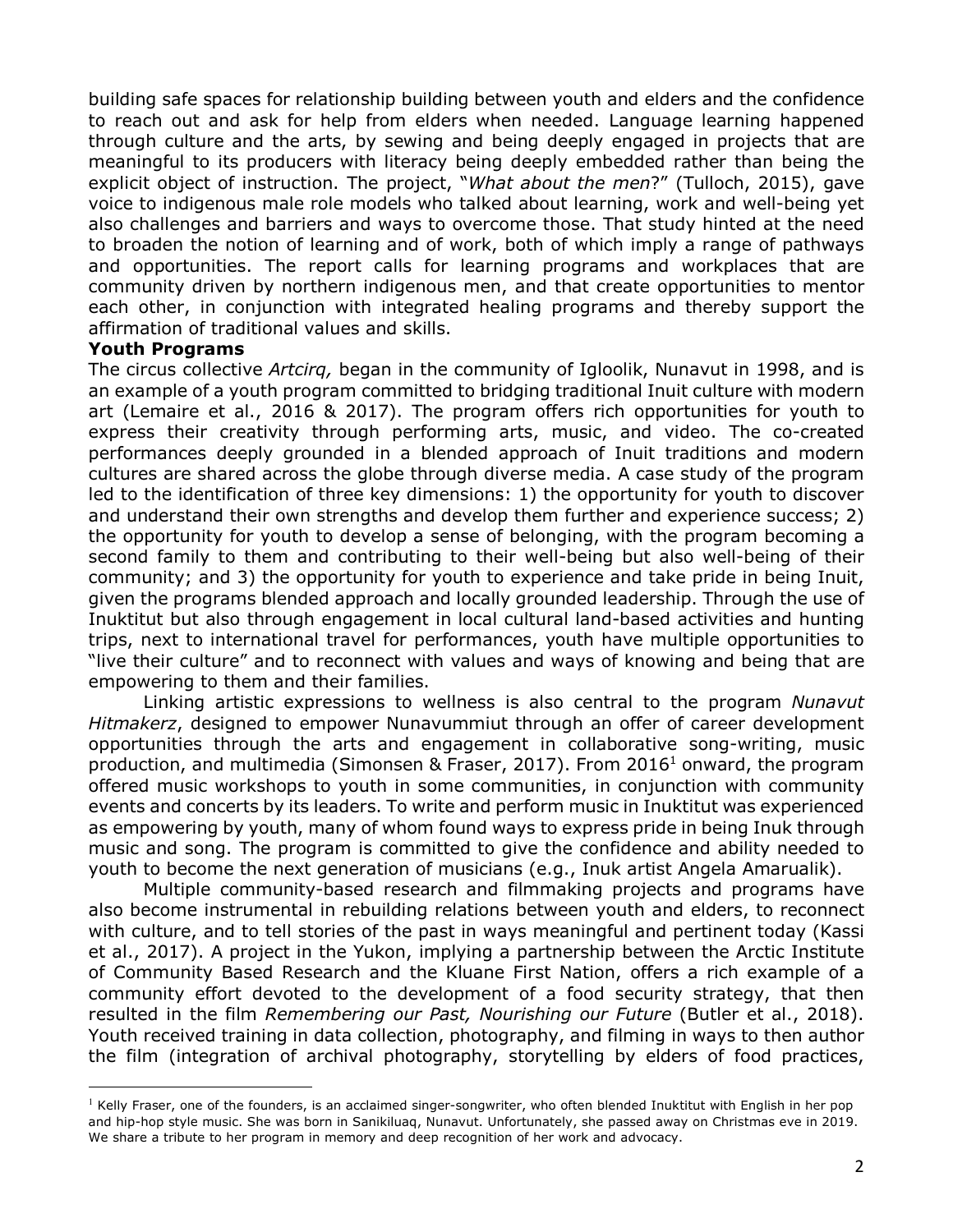results from contamination studies, etc.). Co-learning between elders and youth led to remembrance, reconnection and revitalization and the building of youth capacity in pursuing community driven research and blending traditional and modern knowledge.

A home-grown coding program, *Pinnguaq,* originally launched in Pangnirtuq, Nunavut, has also become accessible to youth in many communities through partnerships (Tabish & Oliver, 2017). Through video game creation, youth develop skills in mathematics, computer programming, engineering, and physics. The program favors "a creative and digital 'hands-on' approach. Youth trainers in communities work directly with youth, often in Inuktitut and locally relevant ways, in spaces available at schools or in the library. To build a network among participating communities and its trainers to exchange project ideas, curriculum, and other resources is a goal in the making.

There has also been a growth in Inuit-led initiatives that bring together land-based activities and wellness (Healy, 2017). For instance, the program, *Aullak, Sangilivallianginnatuk* (*Going Off, Growing Strong; GOGS*; Hackett et al., 2016; Hirsch et al., 2016) in Nain, Nunatsiavut, was developed over the years 2010 – 2013 by a group of community leaders, offering a multitude of activities to youth, centering on an integration of hunting and cultural land-based activities with arts and crafts, while also addressing food security and community well-being. The goal of the program is three-fold, to support: 1) the physical, mental and spiritual health of youth; 2) rebuilding social relations between youth and the community; and 3) the passing on of land-based and harvesting knowledge by experienced hunters in the community. These goals are met through land-based trips with volunteer harvesters from the community and through community-based activities to build connections among youth, program staff, community members and elders (e.g., distribution of food to community; construction projects; movie nights, etc.).

### **Environmental Stewardship and Community-Based Monitoring**

Inuit have always been stewards and guardians of their land. Today, environmental stewardship and community-based monitoring are the terms often used to refer to the collaborative work between local knowledge holders and scientists that blend Traditional Knowledge with Western Science to address concerns to the community. It can imply the monitoring of food security issues, water quality, place names, ice, etc. (e.g., Carter et al., 2019; Henri et al., 2020; Robertson & Ljubicic, 2019; Wilson, 2018). Typically, "community-based research emphasizes 'a robust level of community involvement that (ideally) leads to the coproduction of culturally respectful, relevant, and empowering knowledge'" (Carter et al., 2019, p. 386). Johnson et al. (2016) also note multiple educational benefits of such collaborations, such as increasing the capacity for local "stewardship and resource management", "knowledge co-production and adaptation of technology, supporting the transmission of Inuit ways of knowing from elders to youth, offering opportunities for community members to spend time on the land, resulting in information pertinent to local communities, offering "tools for compiling observations so that they can be shared easily with decision-makers beyond the community", opportunities conducive to "network building among communities, CBM practitioners, and governments", long-term vision of trends in light of local ecosystems, while "facilitating community adaptation and resilience to current and future change by equipping residents with tools to document and share observations" (Johnson et al., 2016, p. 14). Yet, a recent review of monitoring programs in the Circumpolar North led to the identification of few truly community-led and community-based programs that holistically incorporate health and environment issues or that use locally appropriate or useable technology (Kipp et al., 2019). Most programs were community-based but not community-led. In this project, we focus on the latter.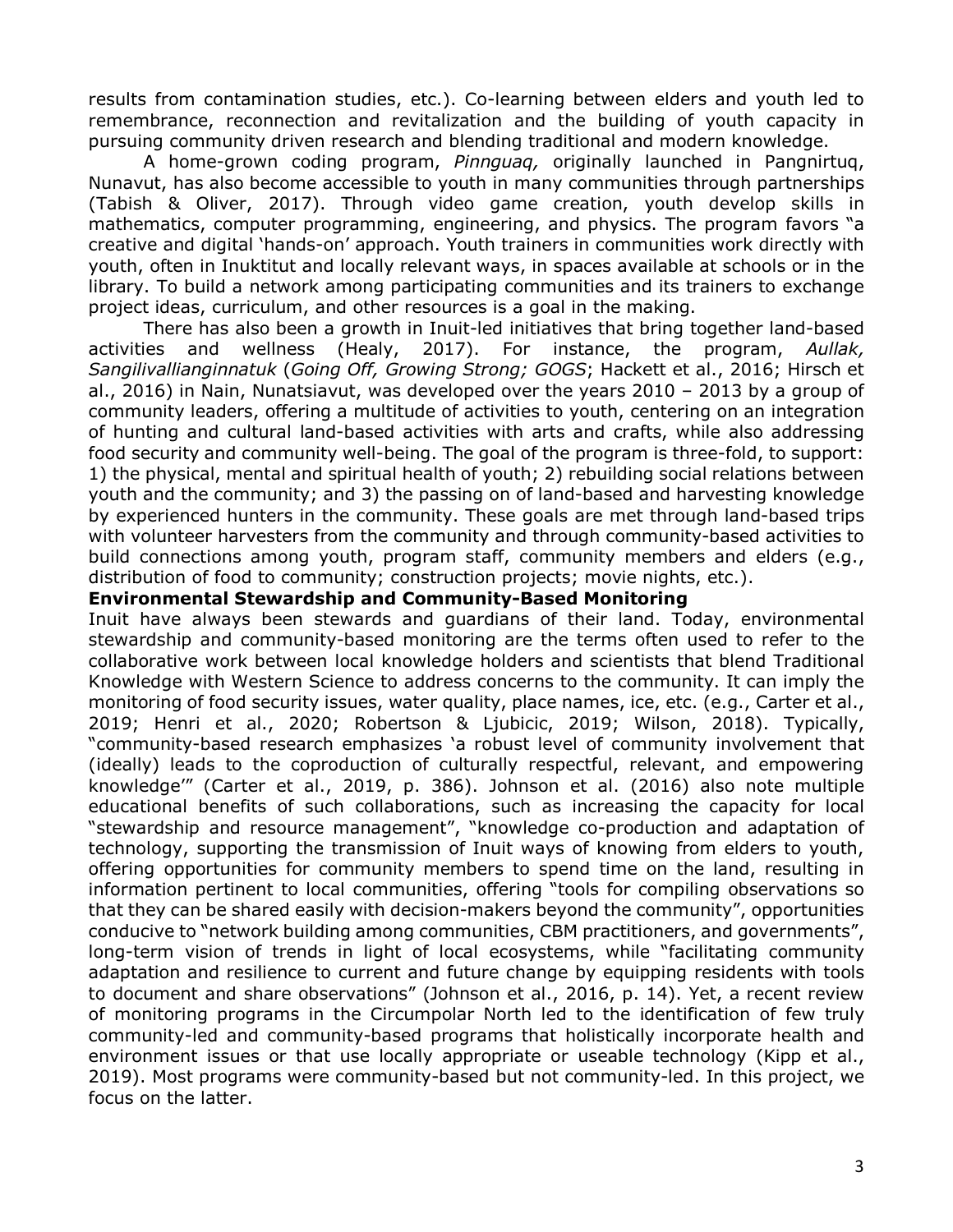### **From Inuit-Led Programs to Perseverance and Lifelong Learning**

In sum, we take for granted that education is not simply the role of schools, but instead, a community endeavor, implying the family, community, out-of-school programming, and other relations and contexts (Karetak et al., 2017; NDE, 2007 & 2008)). Once situated in this manner, the role of education has to be understood in terms of its contribution to the creation of an able human being or *inummarik*, who can act with wisdom – *isuma -* in relation with others, the land and environments, and spirits. As such, the process of making an able human being, or *inunnguiniq,* is at the heart of education. It is expected that an able human being would have "the necessary survival skills (with a shifting definition of the term survival in today's north), a strong sense of wellbeing, and have the respect for the interdependence of the family/community/group" (NDE, 2008, p. 14). It is not about producing able individuals "who know" but instead, support the development of relational forms of knowing *through* relations (Healey & Tagak, 2014, emphasis added). As such, relational knowing emerges from and is tied to embodied physical, emotional and spiritual relations with the land, environments, the creatures on the land, as well as with others in and through families and communities. Learning is not about the accumulation of knowledge or about the individual who becomes an expert and can turn that expertise into individual economical assets. Instead, education has to support learning that is applicable, relevant and meaningful and as such, can contribute to the well-being of lives, families, and communities. Lifelong learning is also very demanding given the many skills it implies, and only possible if driven by high expectations. It implies the ability "to think in this deep, deep thinking manner" and the ability "to seek solutions and work collaboratively with others" [Tagalik, Interview 2016]. Central to *inunnguiniq* is also the idea that each child comes into this world with certain dispositions and aptitudes for learning, which means that "you're becoming as skilled and capable as you can possibly be in the areas that interest you and where you have aptitude so that you can be at the level where you can actively be contributing those skills to improving the lives of people around you. Hence, children need to be given opportunities to develop the kind of building blocks needed that help them move forward on their learning continuum, while we as educators have to hone in on their strengths to create empowering opportunities for, and with, youth.

**Research Objectives:** The following three objectives drive this study:

1) Documentation of Informal and Nonformal Educational Practices, and 2) Community-Based Science Research:

- 1. Document the kinds of activities these informal and non-formal programs support and that participants see as key to a holistic vision of lifelong learning and Inuit education.
- 2. Joint-study and identification of dimensions and strategies of the programs that are understood as closely tied to successful learning journeys of its participants.
- 3. Study and identify dimensions that make these programs effective within the community.
- 4. Explore together the role partnerships play in making these programs effective.
- 5. Joint exploration and documentation of how these programs contribute to and support community well-being and the blending of Inuit and Western ways of knowing and being.

3) Stories of Lifelong Learning Pathways:

- 1. Develop stories of lifelong learning pathways with Inuit from our projects.
- 2. Identify and discuss transitions and lived challenges at different moments in these shared stories and explore their implications for Inuit Education.
- 3. Address the challenges of blending of Traditional and Western Worldviews.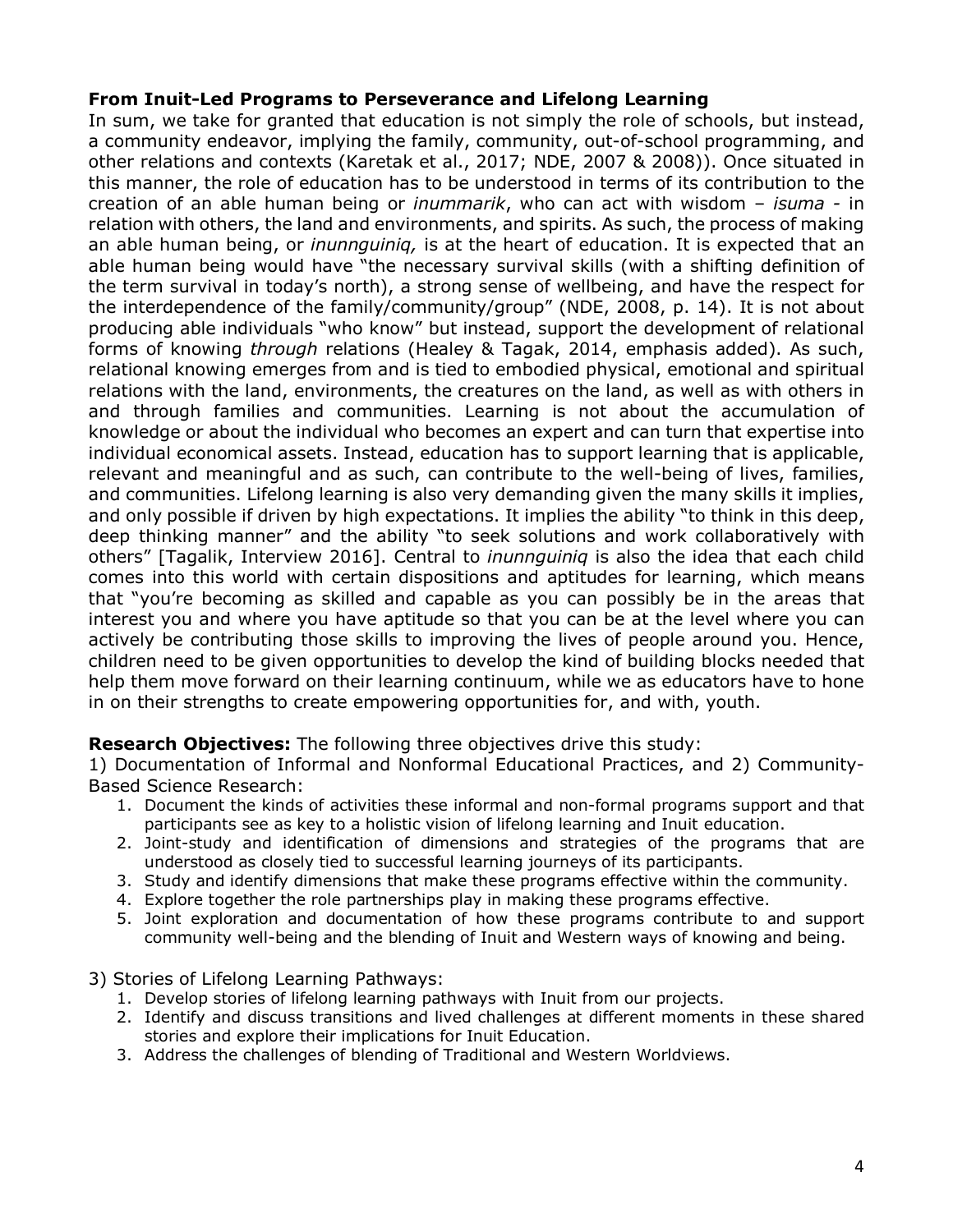### **PART B – SOLUTIONS AND NEXT STEPS IN LINE OF RESEARCH RESULTS**

### **Education, Health, Inunnguiniq and Lifelong Learning**

*It's all about 'creating locally grounded and supported opportunities' for 'learning as it applies to the real world' next to engagement with lifelong learning or ilippallianginnarnik*

## **1. Who Is the Research For?**

The study speaks to Education in Inuit Nunangat and has important implications for both, the formal educational system in place, as well as community-based initiatives managed through the communities, environmental stewardship programs and community organizations led by Inuit and their associations. The project is also of importance to scientists and Inuit organizations committed to educational outreach and environmental stewardship. The curriculum that evolved from such work is of importance to educators, curriculum developers and anybody involved in educational outreach in Inuit Nunangat, while it could also be of importance to the education of Qallunaat, supporting their understanding of what is at stake in terms of climate change, cultural resurgence and reconciliation.

### **2. Results**

### *Enhanced Inuit Control in Education & Grounding in IQ*

"Thriving communities" has emerged as an alternative framework to describe wellness in Arctic communities (Healey et al. 2019), and distances itself from studies in education grounded in Western paradigms. In our project, *inunnguiniq* became the key notion that helped us understand the educational implications of the programs we explored and their contributions to lifelong learning through a grounding in a holistic worldview and through IQ. Only by grounding the study in this manner could we understand the richness and complexity of the programs and their complementary role to schooling, but also family and community, in youths' becoming a human being.

We also had to understand education and the making of a human being as it used to be, prior to the introduction of formal schooling and a sedentary lifestyle in order to fully grasp differences between educational programing grounded in Western epistemologies and led by Qallunaat, often transported to the North from the South with good intentions, to make more opportunities available to Inuit youth, while the ongoing colonization such practices create often escape good intentions (Berger, 2009). As noted in the introduction, that practice renders invisible the many programs that do exist, and that are Inuit led, and that have emerged in light of local needs and concerns, articulated by elders and communities. Deeply grounded in a holistic worldview, these programs are about the resurgence of culture, language and spirituality, yet also about the rebuilding of relations that had been broken among generations and between Inuit and the land, and that still are, given ongoing colonization. As other indigenous educators have noted, there is an urgent need to better understand such locally unique Inuit led initiatives and to find ways to evaluate and understand their contributions locally, through a reading of their contributions deeply grounded in a holistic viewpoint or what Inuit have always known to be true or IQ. In fact, Johnson and Nelson-Barber (2018) call for local research investigations pursued by communities, to establish whether innovations work locally, given the vast diversity of needs. Building on case studies of indigenous-led interventions by Diné (Navajo) educators and another example from Hawai'i, they underline how the unique local contexts make for needs that cannot be met by a one model fits all approach. This project makes evident the value of locally developed educational programs that respond to local needs and concerns and that are deeply grounded in IQ and thereby contribute to lifelong learning and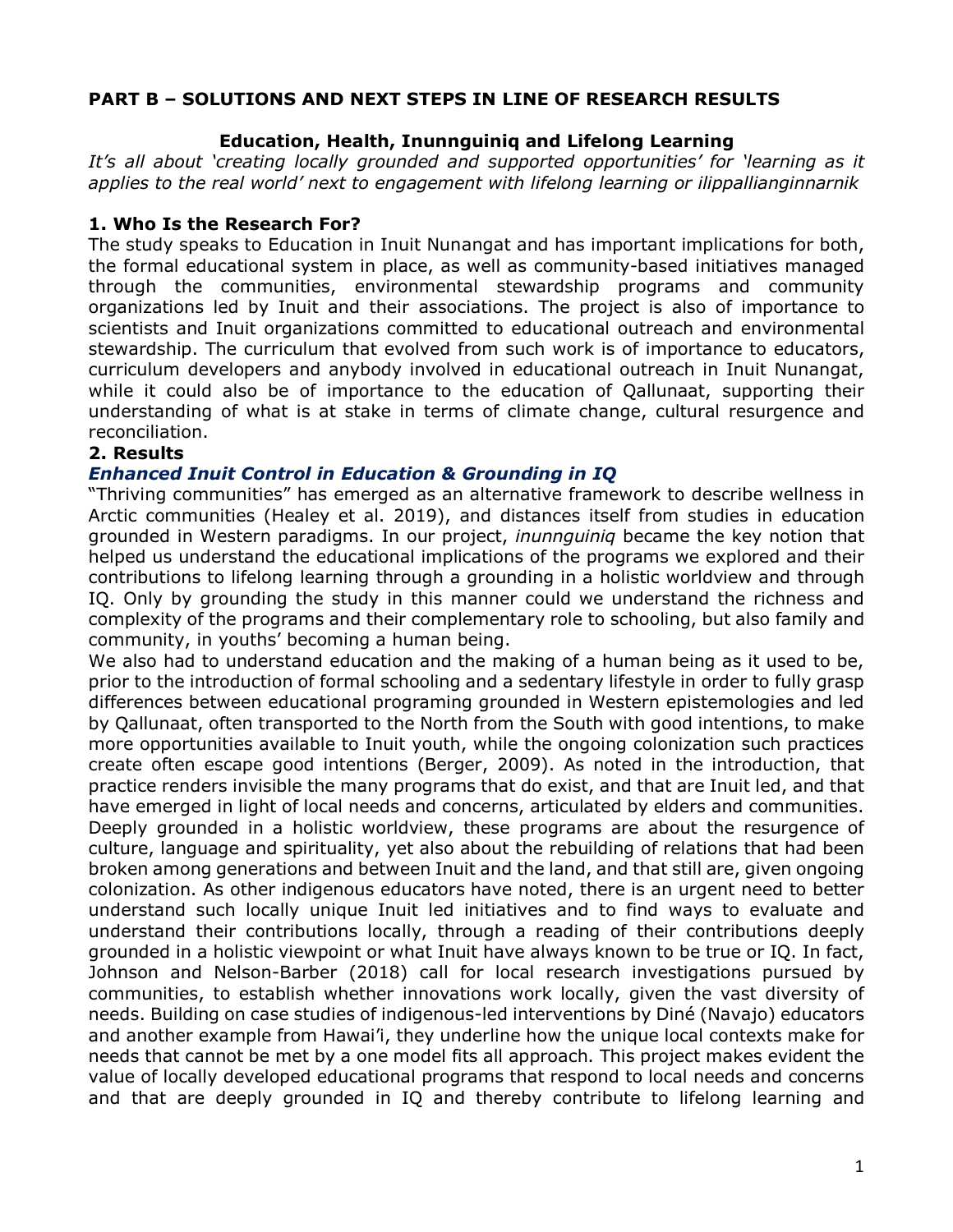*inunnguiniq*. They are guided by indigenous understandings of learning and becoming over time and valorize cultural ways of knowing, becoming, speaking and learning.

*Health, Community Well-Being, and Education Need to Be Understood Together* Once education and lifelong learning is understood through IQ, the tight connections between health, well-being and education become vividly apparent. It also makes evident the challenges the communities face in light of climate change and how important education is to be prepared and take action. In that sense, community-led programming is extremely powerful as it can be quickly put in place to address questions and offer answers (see examples from Environmental Monitoring Programs in Arviat and Pond Inlet). It also makes the curriculum that the Arctic Eider Society prepared that pertinent, a curriculum that offers youth with locally relevant information to become the stewards of the land in yet other ways, working as a complement to programming we documented in Arviat, like the Young Hunters Program and Environmental Stewardship.

At the same time, we tried to show how the programs evolved over time and the manner they became transformed in light of new needs that arose. As shown for instance in Arviat, youth also had to become message carriers and ways had to be found to share the information with the community, leading to the add-on of a media group and filming of the activities the youth were engaged in and that could then be shared through the community TV station, or by soliciting the help of the Arviat Film Society, when needed.

### *Importance of a Blended Approach of IQ with Western*

All settings and programs valued a blended approach, grounding their programs in IQ while supplementing it with Western ways of knowing, doing and making available to youth cutting-edge tools and technology, and thereby prepare them well for the future. As discussed, that is challenging in the more formal education system where few teachers are Inuit and expertise in IQ may be somewhat limited and for political reasons, a Western grounded curriculum is still in use. Yet, as discussed, some teachers have found ways to co-teach with Inuit and it is clear from those examples that by involving other members from the community and think of alternative certification methods, strides could be made on that end for Inuit to be able to pursue an education that at least in part is more grounded in their culture and respectful of their culture and rich ways of knowing, their language, and their history and future aspirations. It might be too that each community has to find a form of a blended approach that works for them locally.

#### *Education is about Community and Healthy Human Relations*

The project makes evident the manner programs are self-sustaining as youth and adults learn from each other. The projects also made evident the need to rebuild relations between generations and show how some youth found new ways to interact with elders and rebuild those relations, while elders were proud of the work youth accomplished. We talked little about parents, but they also noticed change due to program participations. Taken together, it shows how important it is to work from a relational perspective and find ways to also reach out more to parents through programs that are deeply grounded in values and beliefs of IQ.

In addition, given the programs' grounding, they worked from a strength-based approach, taking each youth where they were at and helping that youth discover and work on their strengths in ways empowering and meaningful to them. It is a positioning of youth and their families not as problems, but as having assets to be developed further, through lifelong learning. While deficit views of youth and families have a long history in education, many strides have been made to move away from such a grounding. Yet more still needs to be done and can be done in ways ITK calls for. The literature review of other Inuit-led programs offers rich examples of the vast variety of opportunities that have been created, making accessible to Inuit unique opportunities that are complementary to schooling. Yet,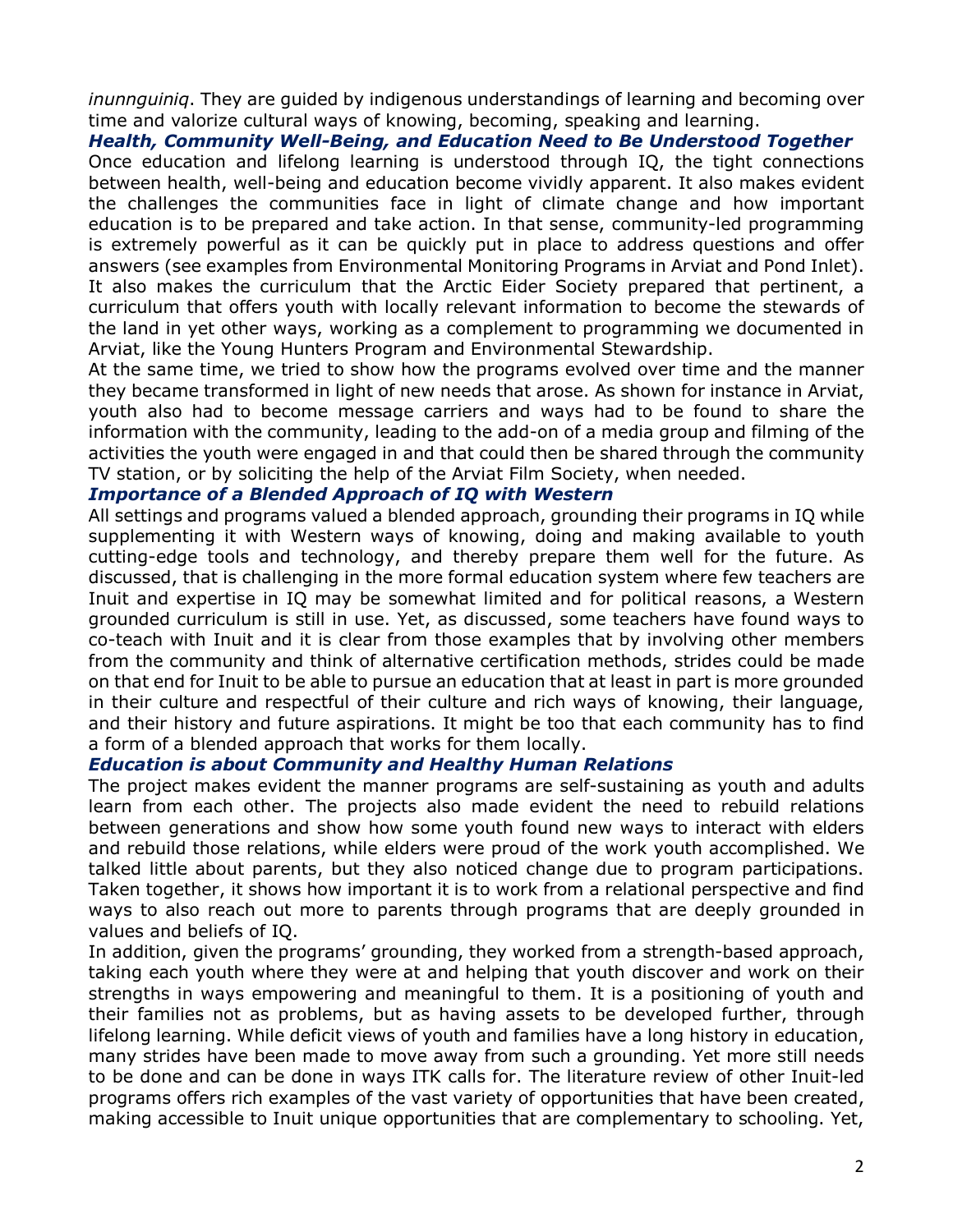as is, not all communities are equally well-served and more work needs to go into creating a more robust network of such Inuit-led programs and the financial means to also build the local capacity needed to support the training of mentors locally. In that manner, lifelong learning could be better supported and be made accessible to more youth.

### *Capacity Building through Partnerships*

Partnerships assumed by Inuit who partner with allies, marked in some manner most of the programs we documented or certain projects they pursued. It led to the availability of additional resources and supported local capacity building. As suggested by Carter et al., (2019), community-based partnerships are crucial to community capacity building when deeply grounded in respectful relations. They note how important it is to take the time needed to form personal friendships and to work together in all steps involved in the cocreation of knowledge. The Arctic Eider Society has been actively involved in such work from which the curriculum we described in this project emerged. The Water Stewardship project in Pond Inlet is an example of a partnership with ARCTIConnexion, which we tried to document in part and build on, gaining insights into how such initiatives can contribute to lifelong learning and youth and community empowerment. Most important is their contribution to local capacity building and self-determination. As discussed by Carter et al. (2019), there has been a shift from participatory to partnership projects. As shown in this project, youth play a crucial role in such partnerships and need to be involved, as it helps them understand their strengths and interests. Participation can also become a stepping stone to then pursue formal training in a program like the Environmental Technical Program managed by Arctic College, which then gives them additional tools to build the capacity needed to become the stewards of their environment, especially when supplemented by local experiences of hunting (provided through their families or programs like Arviat Young Hunters) and cultural practices that support relations with the land in ways deeply grounded in IQ. Partnerships can also make training in Inuktitut possible. That is crucial for understanding, but also the resurgence of Inuit culture, including the language, which not all youth have access to at home.

### *Research as a Tool to Social Equity in Inuit Nunangat*

In its National Inuit Strategy on Research (2018), ITK challenge the kind of relationship that has marked for too long the relationship between Inuit and research. Through this project, we aimed to respond to an urgent need to document Inuit-led community programs and their educational implications which are still too often silenced in discourses about educational reform in Inuit Nunangat. We saw this as an opportunity to decenter current narratives about educational failure and question Western notions that are typically applied to describe Inuit education that are highly problematic and give no justice to the richness and importance of Inuit-led programs in the lives of so many in the communities we worked with. We understand that this project may help inform future policy decisions in education but also policy design in light of environmental monitoring, in the form of budget allocations to communities for instance, or in rethinking education and its inherent process of accreditations that has never recognized the rich and important knowledge bases of Inuit and their communities.

As is, there are many scientists with long histories of work in the North that have, in many instances, "by accident" come to contribute to local capacity building and education. While some of them document their work with youth and communities, those stories are not necessarily explored by people in education. Similarly, the kinds of youth programs we described in the literature review are often noted or even supported by researchers working in the field of social work, addressing mental health and suicide prevention in new ways, yet too often, that work is not considered when policy decisions are made in education given transdisciplinary barriers. We believe that dialogue across those divisions are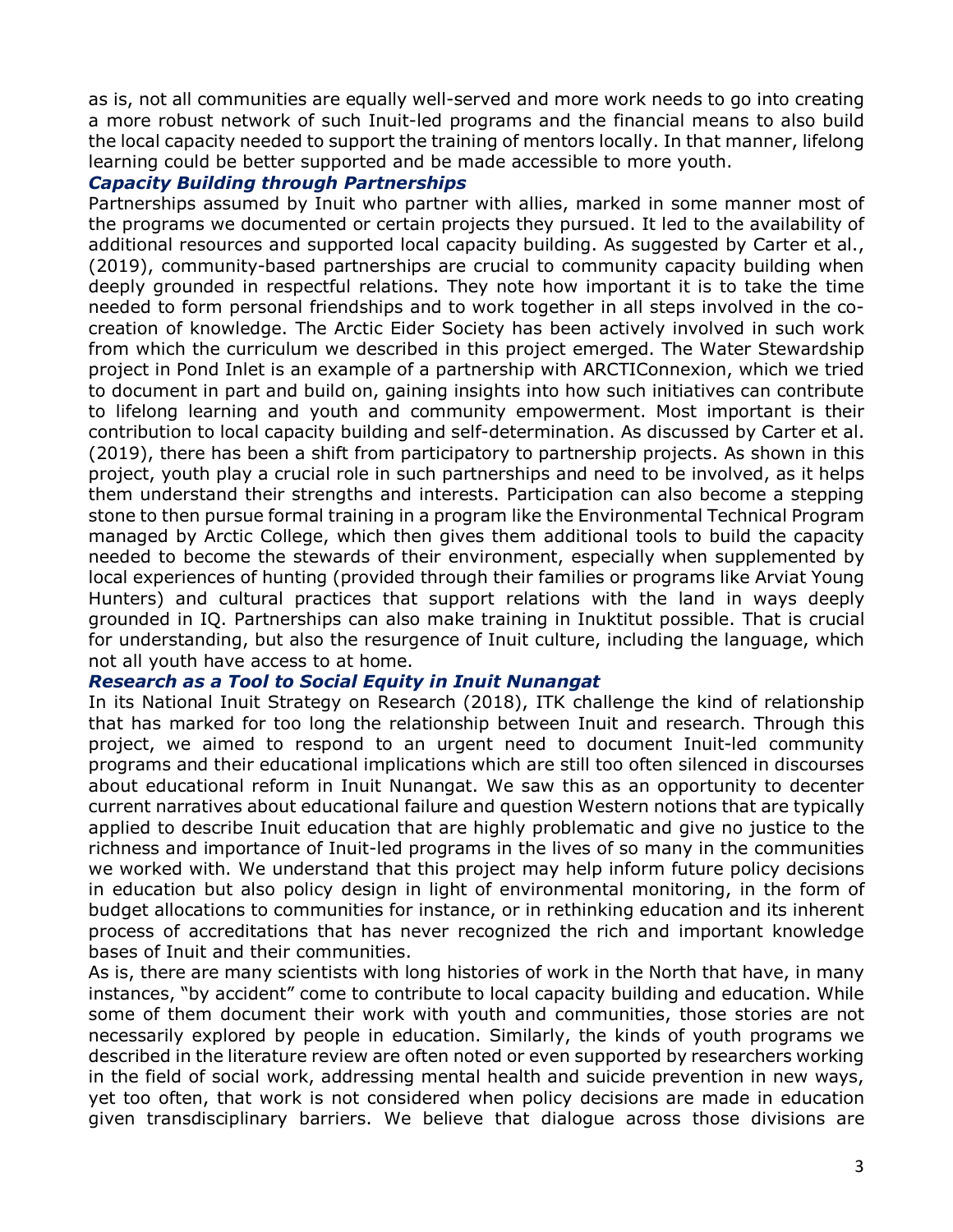urgently needed as these divisions are meaningless once we understand IQ and lifelong learning as deeply grounded in a holistic worldview. We strongly believe that research can be a tool for creating social equity in ways envisioned and called for by ITK, but only if we engage at a deeper level with indigenous epistemologies and methods and if partnerships and research are Inuit led. Hence, capacity building is an issue we have to seriously address at many levels, with increasing Inuit presence yet to get there, we also need more programs as the ones described in this project so more youth have opportunities to learn about the land and their communities and develop the skills and knowledges needed to take on a leadership role in the future.

# **3. Limits of Project**

One of the strengths of this project is the grounding of the project in deep relations with the communities and key allies in each community. We presented preliminary results at different venues and in the communities, and are in the process of collaborating on the dissemination of the results. The project is also descriptive and aimed to tell stories in ways things are, deeply grounded in respectful relations and humility. Grounding the work in Indigenous methods has given us guidance in this process (Wilson, 2008; Annexe 2.4.). At the same time, the cost of travel and distance among members of the team made meetings in person not always possible and stays in the communities were also limited in time given other work commitments (e.g., teaching and supervising students in University) and family constraints which we see a limit as we could not build relations with youth as deeply as we would have liked. In this project, we also sampled programs in three different settings but would have liked to expand the scope to others in Nunavik. While we observed the implementation of the AES curriculum in some communities in Nunavik, it would be interesting in the future to include other programs in other communities and work more closely with the youth and have them become more actively involved in data analysis and dissemination, in different educational venues. Through a sampling of more communities and programs, some also from other regions such as Nunavik or Labrador would have strengthened our conclusions. Still, we believe the stories that emerged are valuable first steps in the right direction and can tell us much about education, perseverance, and lifelong learning, understood through *inunnguiniq*.

# **4. Some Implications for Education**

# *1. Create More Opportunities for Lifelong Learning*

- à Capacity building may take a different form in each community, yet the building of networks among programs, can strengthen capacity building and the joint work on guidelines and resources and sharing of those resources.
- $\diamond$  Need to have more local resources, materials and space to support the creation of more opportunities that are locally grounded and relevant for youth.
- $\Diamond$  The need to understand education holistically to overcome divisions between formal, nonformal and informal education.
- $\Diamond$  Access is not always well coordinated with youths' schedules and needs.
- $\Diamond$  Need to get a better sense of the learning ecology in place in each community and then build on it by enriching opportunities or developing new ones.
- $\Diamond$  Need infrastructures for programs so they can be housed in culturally safe and accessible spaces (programs in schools may not be understood as culturally safe by all youth or young adults; location is important)

# *2. Revisit Normative Logic from School to Employment*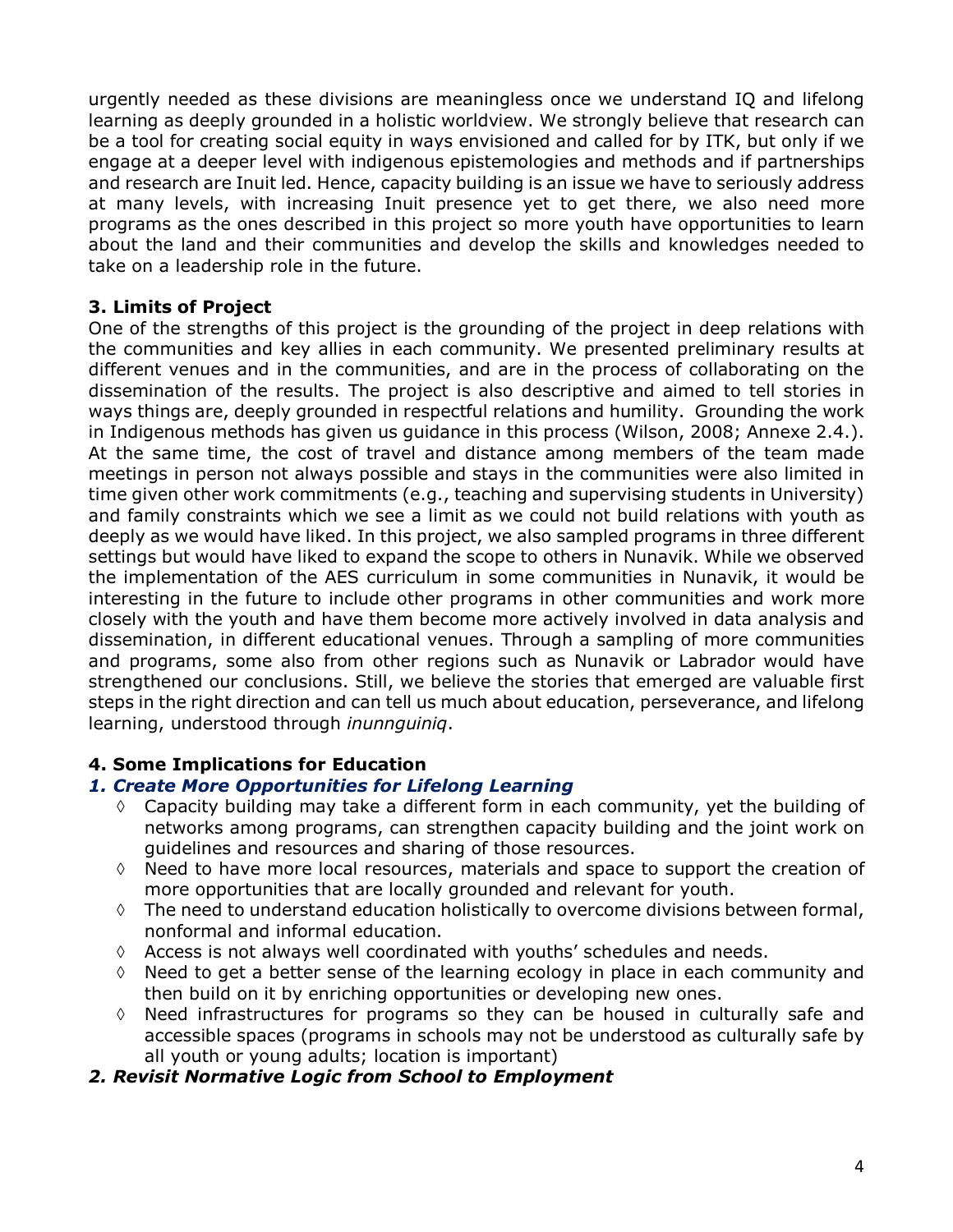- à Western models of education have been deeply grounded in a normative logic of formal education, beginning with schooling that then is understood to lead to employment. As shown, once grounded in IQ, that logic falls apart at many levels:
	- a. What is learned in school is not understood as valuable if it cannot be applied in real life.
	- b. A distinction has to be made between education and learning. If students are not in the formal educational system, it does not mean they are not learning.
	- c. Once this distinction is understood, it makes evident the need to think of multiple possible pathways that build on strengths children bring with them to the situation. As is, educational venues want youth to fit into their model, a one model fits all idea.
- $\Diamond$  Capacity building may take a different form in each community, yet by building networks among programs, can strengthen capacity building and the joint work on guidelines and resources and sharing of those resources.
- Need to have more local resources, materials and space to support the creation of more opportunities that are locally grounded and relevant for youth.
- $\Diamond$  The need to understand education holistically to overcome divisions between formal, nonformal and informal education.

### *3. Promote A Movement from Environmental Stewardship Projects to Programs*

- à Need year-round funding/base salary for leaders. Many environmental stewardship programs are project based, and funding of personnel is challenging.
- $\Diamond$  Youth often receive a salary through summer employment programs and academic standing, which limits access to such opportunities for students who may be in most need of a positive learning experience and new relations.
- $\diamond$  Monitoring programs as the ones we described implied internships in laboratories in Partner Institutions and Universities, as well as participation in scientific meetings. Yet, to cover associated travel is not always trivial.
- à Youth need opportunities to better understand the governance structures in place of the land and its resources, as well as access to a curriculum as the one proposed by AES, that blends Inuit Ways with Western Science in respectful ways. Yet, that curriculum also makes apparent problems with curriculum development approaches. As far as we know, they are rarely led by Inuit or community concerns. Consultation models still too often dominate, which are clearly inappropriate.

### *4. Value of Navigations Among Epistemologies*

Much research and policy in education engages in epistemic violence which then further supports colonization. Educators have to yet develop the humility and sensibility to question fundamental notions that have been used to describe and assess education and perseverance in Inuit Nunangat.

- à We tried to show, perseverance and educational success need to be understood in ways meaningful to Inuit. We tried to ground our reading of perseverance in *inunnguiniq*, which then helped us to offer a more nuanced narrative of education and offer a rich description of the programs' contributions to community well-being and lifelong learning. It also helped us question linear visions of perseverance. There are important take away lessons for all of us who engaged in these navigations among epistemologies; it is a richness, yet as is, we ask primarily Inuit to navigate Western epistemologies. It should become part of our educational systems and an educational goal to immerse youth and adults in such navigations.
- *5. Attend to Distinctions between Education and Learning*
- *6. Solidify Programs that Work; Build Networks to Share Resources*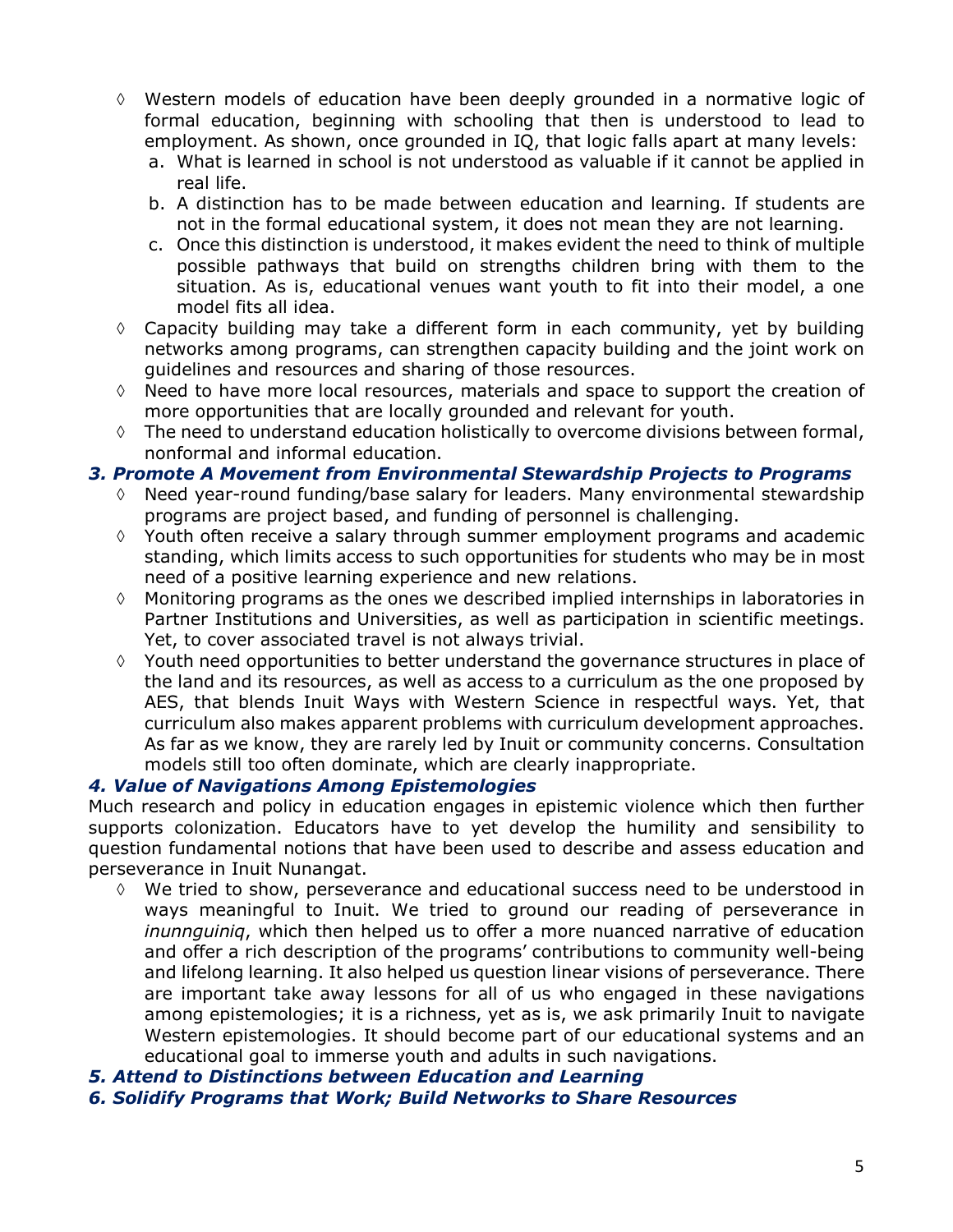### **PART C – METHODOLOGY**

An indigenous research approach guides the study, implying in this case the pursuit of a research agenda set by Inuit through relationship building among the team (researchers, community members, families, adults and youth) based on principles of reciprocity and responsibility "that form a mutual reality" (Wilson, 2008, p. 71; Annexe 2).

**Context of the Study: Descriptions of Programs and Communities**

**Setting 1: Arviat, Nunavut. A)** The **Arviat Film Society (AFS)** is a youth-driven program offering digital media literacy while also contributing to the development of many skills to become future leaders and innovators. Participants in AFS range in age from 13 years on to adulthood, with anywhere from 10 to 30 participants.

**B) The Ujjiqsuinig Young Hunters Program (YHP)** is delivered by the Aqqiumavvik Society (Arviat Wellness Centre) and designed to develop sustainable harvesting practices in youth between the ages of 8 – 25 years old. Guided by experienced elders and instructors, youth engage in local hunting activities and monitor wildlife, weather, water, ice conditions.

**C) Youth Environmental Monitoring Program (see also Arviat Goes Green & Climate Change Adaptation; YEMP)** grew out of a collaboration between Aqqiumavvik Society (Arviat Wellness Centre) and ARCTIConnexion, and led to the experimentation of growing local food in a greenhouse, while it also supports youth training in monitoring skills, encouraging youth to observe and respond to climate change, serving youth from 8 – 18 years of age.

**Setting 2: Pond Inlet, Nunavut. Expanded Leadership to Study Water Quality**. The water stewardship program grew out of a collaboration with ARCTIConnexion, leading to the training of youth in water monitoring practices on the land and in the laboratory, serving youth and young adults.

**Setting 3: Arctic Eider Society (AES)** is a registered Canadian charity based in Sanikiluaq, Nunavut, created in 2011. Through research, education and outreach, and stewardship programs, AES contributes to local capacity building and self-determination in addressing environmental change. The Arctic Sea Ice Educational Package for high school science, that emerged from that work is the focus of this study.

### **Data Collection & Analysis**

An ethnographic case study was pursued of each program, entailing visits of each community and program, engagement in dialogue circles with instructors, mentors, and youth from each program (filmed and audio) and follow-up exchanges with key informants from each setting, as data was analyzed, to ensure "relational accountability" (Wilson, 2008), and a grounding in IQ. Overall, interviews of 34 adults; 2 elders, and 16 youth were analyzed (Annexe 2.), in conjunction with fieldnotes, notes from informal conversations. Analysis was guided by IQ documents that had been developed by the Government of Nunavut (NDE, 2007, 2008). In the case of the curriculum developed by AES, we pursued a content analysis of the curriculum (28 modules; 5 online homeschool videos) and interviews of key informants involved in its development. Analysis led to key dimensions that made the programs and curriculum effective while resulting in rich stories about program and project evolutions, forms of participation, and lifelong learning (Annexe 3.1. – 3.5.). Data also led to the development of six case studies of lifelong learning, offering rich insights into key dimensions that matter over time (See Annexe 3.6. & 3.7. for two stories of lifelong learning). In this report, we offer a synthesis of key dimensions that emerged from these multiple data sets and analysis among the members of the team and the community.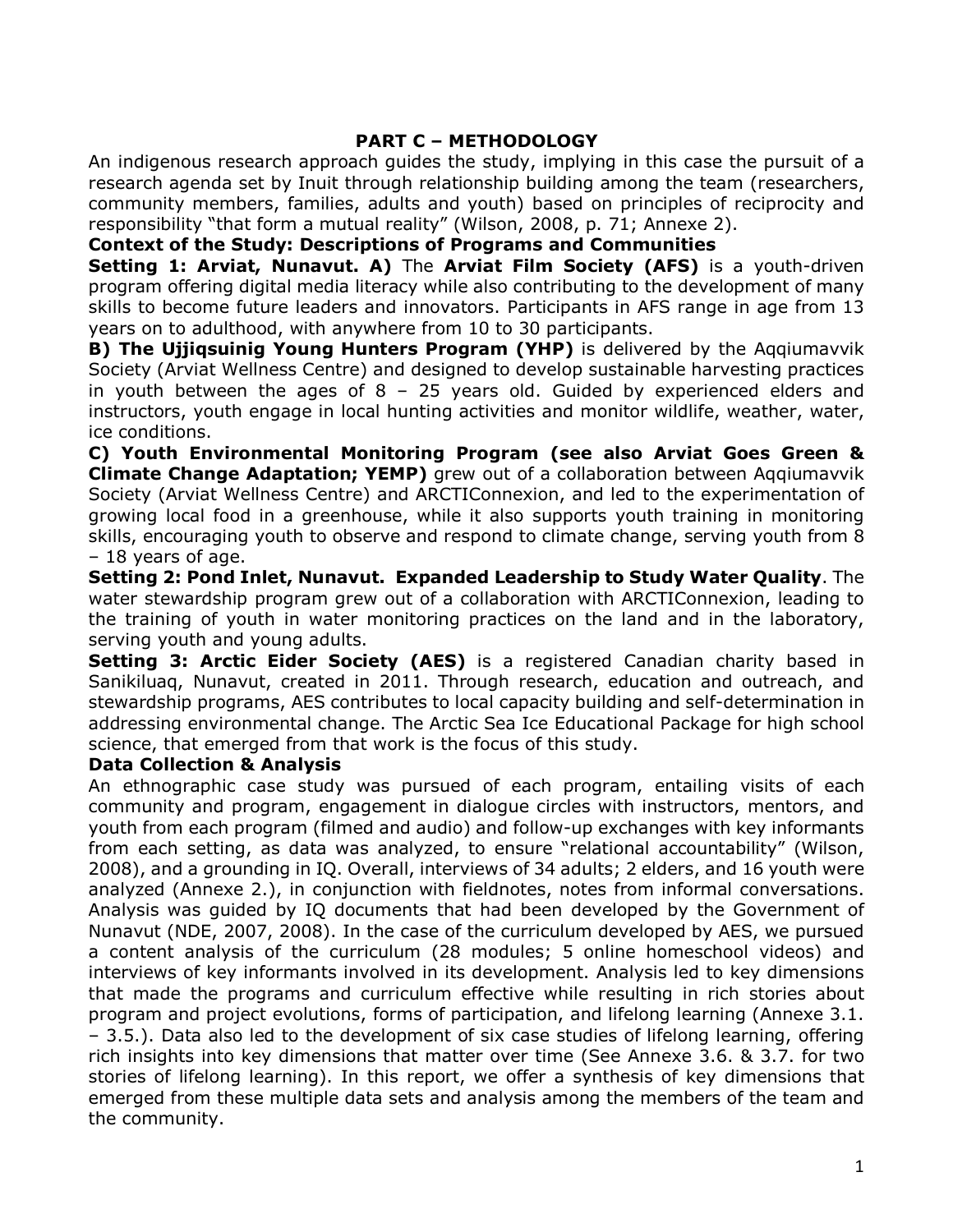### **PART D – RESULTS**

### **Part 1: Educational Implications of Inuit-Led Programs**

In part 1, we respond to two project objectives: 1) to document informal and nonformal educational practices; and 2) to document community-based and led research.

#### **D.1. Contributions at a Global Level** *Vision of Education that Programs Embody*

I feel very strongly that if a young person is making a commitment to pursuing their goals, to try to pursue an education, then as educators it's our responsibility to support that person and provide opportunities so the young people can meet the goals they set for themselves. [S. Tagalik, 2014]

That vision is not what drives most education today. Instead, we typically ask children and young people to fit into educational systems that were created for them and assume they will respond well to the needs and goals learners bring with them. It can be a very disempowering experience, especially in the case of education in Inuit Nunangat where children and youth often feel caught up between two contradictory worlds.

Kawagely wrote in 1995 in the context of Yupiaq in Alaska that "schooling leads to disillusionment and alienation from the Native ways while instilling values and aspirations from another world that is out of reach" (p. 99). Our data suggests that this tension prevalent and experienced as a struggle. At the same time, not all youth we worked with had access to IQ through activities in their families (food practices, land-based activities, language, elders, stories, etc.) and some felt lost. For this reason, these programs came to play a crucial role. As one instructor mentioned, you cannot teach IQ, it happens through the land, through language, through the rebuilding of relations in ways the programs we studied aim to do and as he noted, "you have to feel it" to understand it.

According to IQ, education needs to focus on the application of knowledge, as knowledge for its own sake is useless. "The whole point of learning something is to apply it in your life to improve your circumstances" [Tagalik, 2016]. Hence, it is keen observation and practice that the Young Hunters Program encouraged, for instance, which mediates the development of the kind of knowledge needed to then become a hunter who monitors the land and lives in harmony with it, while being able to contribute to the community good through hunting and the sharing of country food with the community, a practice that then also ensures intergenerational relations and communication, keeping Inuktitut alive.

Western models of education also rarely work from a strength-based approach which is at the heart of IQ. The programs described in this study take for granted that all participants arrive with some strengths that have to be matched and nurtured, and if done so, participation can lead to growth and further development that then drives the seeking out of new opportunities and makes for the kind of lifelong learning that constitutes the making of a human being or *inunnguiniq*. As noted by one of the leaders of the Arviat Film Society, "its' really about empowering them to explore and discover what they wanna do with their lives, rather than have a pre-programmed system telling them what to do, and how to be and where to go" [J. Bell, 2016]

The ways of learning at the heart of the programs also embody different IQ principles. IQ learning itself is understood as a continuous or cyclical process of observing, practice, feedback, reflection and personal improvement. Implicit in this learning model are the IQ principles of *pilimmaksarniq* or becoming skilled and capable so that you can use your skills to improve the lives of those around you, *qanuqtururangniq* or the ability to be resourceful and think deeply to seek solutions and better ways of operating or making good decisions, *iqqaqqaukkaringniq* or being innovative and creative technically so that you bring the best of every resource at hand to bear in a given situation.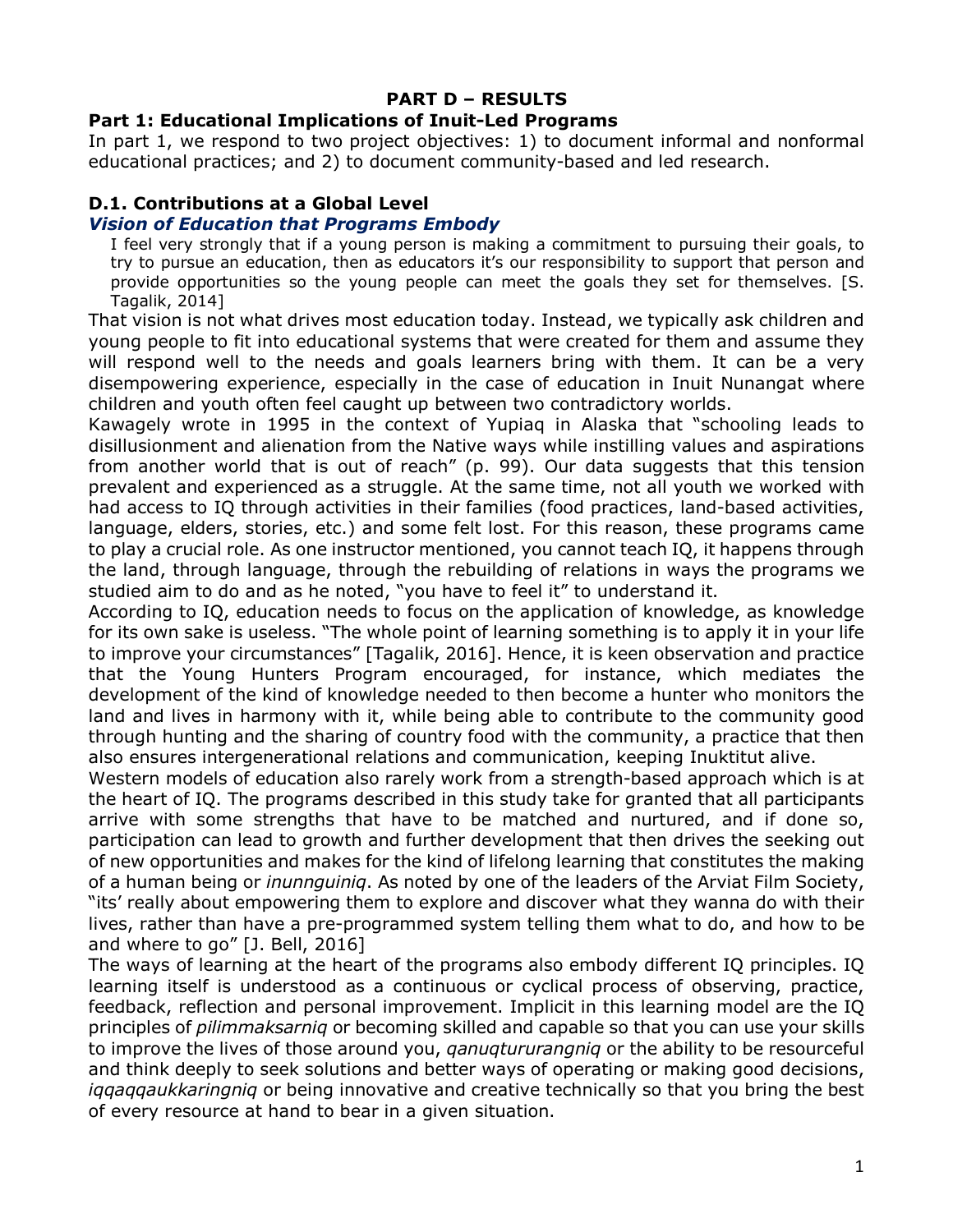*Pilimmaksarniq* – becoming skilled and capable is always done in a mentorship/apprenticeship way of learning where those with expertise help you develop your skills. You are then expected to practice continually in order to build your capacity with these skills and to experiment through trial and error to continually improve of your skills and knowledge until you are recognized for mastery in the field of skill you are pursuing.

For Inuit, all learning happens within the context of *ilippallianginnarnik* or engagement with continuous, progressive, lifelong learning. We observed such engagement by youth in Arviat, who participated in Arviat Film Society but also others offered by the Aqqiumavvik Society, over time. Participation in programs is also about giving back. Hence, once youth have experienced mentorship in one program, youth may become mentors in another program. This is how the concept of *pijitsirniq* or serving to meet the needs of others is applied in the continuous learning context.

### *Programs Contribute to Closing the Opportunity Gap*

The programs offer unique empowering opportunities to youth. They were created in response to identified needs in the communities, and driven by the aim to close the opportunity gap that exists for youth in Inuit Nunangat. The programs emerged from the recognition that they play an important complementary role to schools. The programs also help respond to goals of youth, such as wanting to speak Inuktitut and learn more about their history, the land, and traditional food practices, for instance in the case of the programs in Arviat, or the doing of research in the case of the water stewardship project in Pond Inlet. Some youth received school credit for participation in these programs, which is another way to ensure the program's contribution to lifelong learning, as it made graduation possible for students who struggled in a formal educational system far removed from their cultural identity and practices.

In terms of the Arctic Sea Ice Educational Package developed by Arctic Eider Society, it closes an opportunity gap in terms of science education in that it offers locally relevant science to Inuit to ensure children and youth have the knowledge needed to become stewards of the land, tomorrow, and in ways wished for by the elders. It can contribute in important ways to Inuit led environmental stewardship and leadership. In light of the Arviat Film Society, one of its leaders noted how we also have to give youth time to explore opportunities, as "each one of them is unique" and needs to build on their strengths. As such, the programs are "enabling spaces" (Battiste, 2013), offering youth with a vast range of opportunities, skills and new roles, both as keepers but also knowledge builders. In the programs in Arviat, youth not only developed new skills through observation and participation, they also turned these into video documentaries, pictures and other artefacts to share with the immediate community, leaving traces of projects that can then guide local action and change.

### *Education Through/By the Community; A Continuum of Relations*

I think, the really exciting thing about the Young Hunters Program is that it's so mutually sustaining. We have all these young kids who are keen on the program and their energy and keenness is, you know, continually motivating the instructors. We have the elders, who contribute their knowledge and experience to the program. That is revitalizing their role as elders, as, you know, advice givers, as experts in the community. And then we have these young people and it's their opportunity to train others, to contribute their knowledge to the common good to improving their community. So, all of the cultural system that would have been in place falls into place in this program because it creates these interactions of relationships and relationship building and engagement with a sense of a common purpose, and a sense of shared expectation for improving the lives of others. [S. Tagalik, 2016]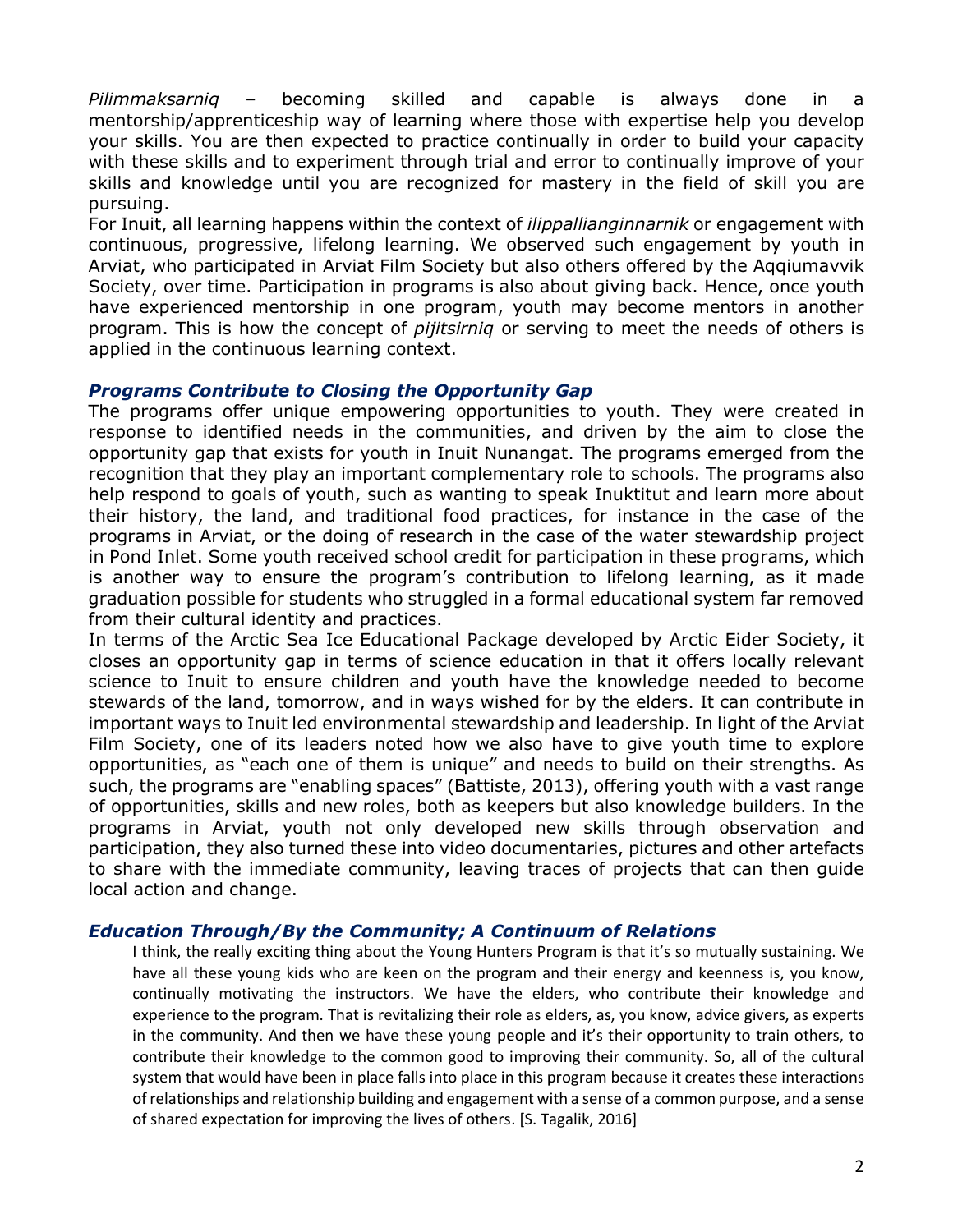The programs essentially recreate intergenerational relations that have been broken through schooling and colonisation. The strong relational ties that develop through the programs help sustain youth beyond the programs and also help them reconnect with family. The rebuilding of relations is a key component of the Young Hunters Program, where youth meet with elders, hunters, and learn skills from community members. It led parents comment on how youth now speak more openly with their fathers about hunting or more regularly visit their grandparents. Child rearing for Inuit happens through support received from a strong and complex sets of relationships. These networks were diminished with colonization (Greenwood & Lindsay, 2019; Kral et al, 2014), but through relationalbased programming deeply grounded in the community, the Inuit principle of *Inuuqatigiitsiarniq or* respecting others, relationships, and caring for people, has been restored in part.

### *Rebuilding Relations with the Land through Hunting and Stewardship*

*Avatimmik kamattiarniq* is a collective responsibility for all Inuit to act as environmental stewards and respectful guardians of wildlife and the natural world. Physical health and cultural connections to the land are maintained in part through 'country food' but also through that collective responsibility to take care of the land and "reciprocal nature of healing the land and healing the people" (Greenwood & Lindsay, 2019, p. 83). While hunters are the maintainers of the land, land, health and knowledge are tightly interrelated and as such, both have to be nurtured and protected, hunting practices and environmental stewardship, in support of nourishing *ujjiqsuiniq* and *silaliriniq* or environmental awareness. The land, water, ice and well-being are interrelated within a holistic perspective implying that "to occupy a place required that we be active in fellowship and stewardship with place" (Kalluak, 2017, p. 57). How this comes through is well articulated by Kukik Baker, founder of the Young Hunters Program (YHP):

No matter what you go through, if you feel like you are having a hard time or you can't think clearly, go out on the land and the land will renew you and rejuvenate you, and you'll be able to start to think clearly and work through whatever problem you are going through. The land is very much a healer for us. [K. Baker, 2016]

Many youth participants referred to the healing they experienced by being on the land. It also did not escape the instructors, as Hunter Tattuinee from YHP noted:

The kids we take out, it's… even, you can even tell with their faces, they're happy. Happy to be out, on the land. Away from town, away from anything, worry, nothing, no worries, nothing, just land. Nothing else. That clears their mind. [H. Tattuinee, 2016]

As Greenwood and Lindsay (2019) argue, "indigenous wellness literally cannot exist without the land" (p. 85). For these reasons, *inunnguiniq* is that important, as it implies "leading a child from birth to adulthood by showing and teaching them to be a better person in their everyday lives: to have good relationships with others and good attitudes in every situation" (Angutinngurniq, 2017, p. 69), and with the land.

### **D.2. Program Evolution over Time: From Local Needs to Community Well-Being**

The programs respond to needs raised by elders and the community, and continuously evolve given changing local needs, constraints, and a focus on the future. Central to IQ is the spiral which also offers a vivid illustration of the evolution of the programs over time,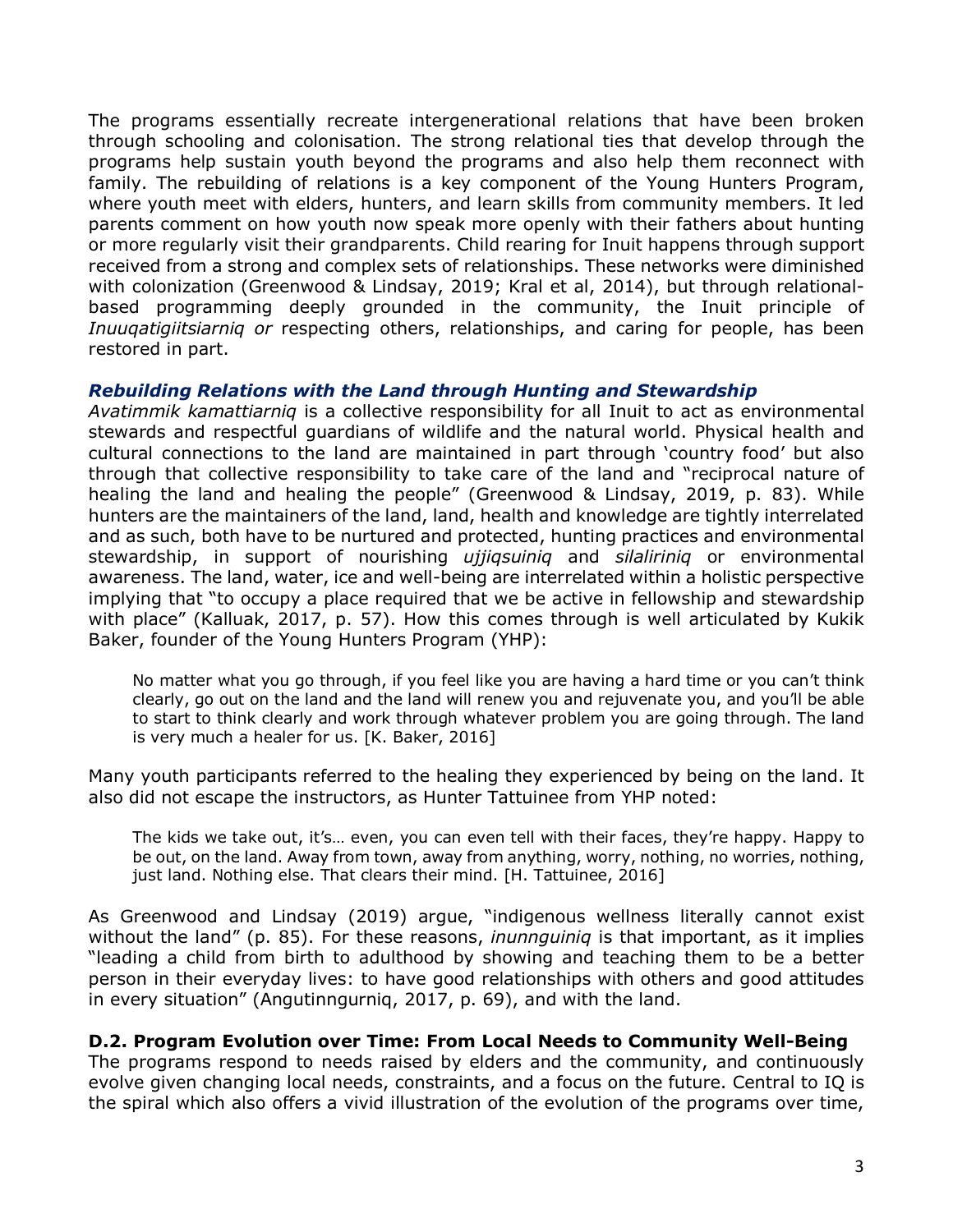as they respond to local problems and constraints while being driven by future needs (see Annexe 3.3. – 3.5.).

*Young Hunters Program:* The program responds to issues of food security "young go hunting for the elders and the community"; the program also assesses information and concerns raised by harvesters and provides information back to the community. Youth are being trained as message carriers to engage the community with important information for sustainability.

*Arviat Goes Green***:** Taking advantage of warmer weather due to climate change led to idea to grow food locally, while it was another means to also respond to food security issues. Given its location in the middle of the community, it facilitated dialogue between youth and the community as well: "The greenhouse is right in the middle of town, and everybody walking by would kind of wanna see it, they were so amazed that it was so green and everything was growing so well, when we told them this is soil from Arviat, they're kind of amazed, almost everybody said: 'I didn't know we could grow vegetables." [N. Lindell, 2016]

*Arviat Film Society:* AFS is committed to facilitating opportunities while responding to community needs"… to offer youth a safe space to "tell their stories… and to define their own sense of identity from their own perspectives, rather than have other people do it [for them] [J. Bell]

*Water Monitoring, Pond Inlet:* Water monitoring which implies being on the land can be understood as a form of activism and fight against dispossession, it is about rebuilding relations that had been broken, with the land, with the elders, with Inuktitut and cultural practices.

We wanted to develop a project that would provide us with the opportunity to conduct serious research and answer the preoccupations of our community in a way that would build our skills and knowledge for the benefit of the community. We found out that the best way to achieve these goals was to lead the research ourselves. [T. Anaviapik-Soucie]

### **D.3. What Makes Programs Unique in the Eyes of the Participants**

### *Blending of Inuit with Western; Blending of the Traditional with the Modern*

Since the programs are Inuit-led and community-based, they respond to local concerns and aim to contribute to the common good. As such, they are grounded in IQ. Yet, such a grounding does not exclude the modern. On the contrary, it makes possible a blending of the two that is no longer experienced by the youth as a tension between two worldviews in which they feel caught up. Instead, youth understand that Inuit have always been adapting and taking advantage of new resources that are made available. It is this cultural dynamic that has enabled them to successfully survive such a harsh environment. The need to continually adapt and improve is especially noticeable in the many new technologies that the programs make use of and trains youth to become expert in: SmartICE, marine sonar mapping, SIKU app, GPS etc.

### *Programs are Mutually Sustaining (Learning from each other)*

The rebuilding of relations that had been broken between youth, instructors and elders is also entangled with learning from each other, which then results in wellness and happiness for all involved, making for programs that are mutually sustaining and empowering to youth but also the community:

*In Arviat*

Yeah, and they always have fun. The kids we take out [with Young Hunters], it's… even, you can even tell with their faces, they're happy. Happy to be out, on the land. Away from town, away from anything, worry, nothing, no worries, nothing, just land. Nothing else. That clears their mind. [Instructor, Interview 2016]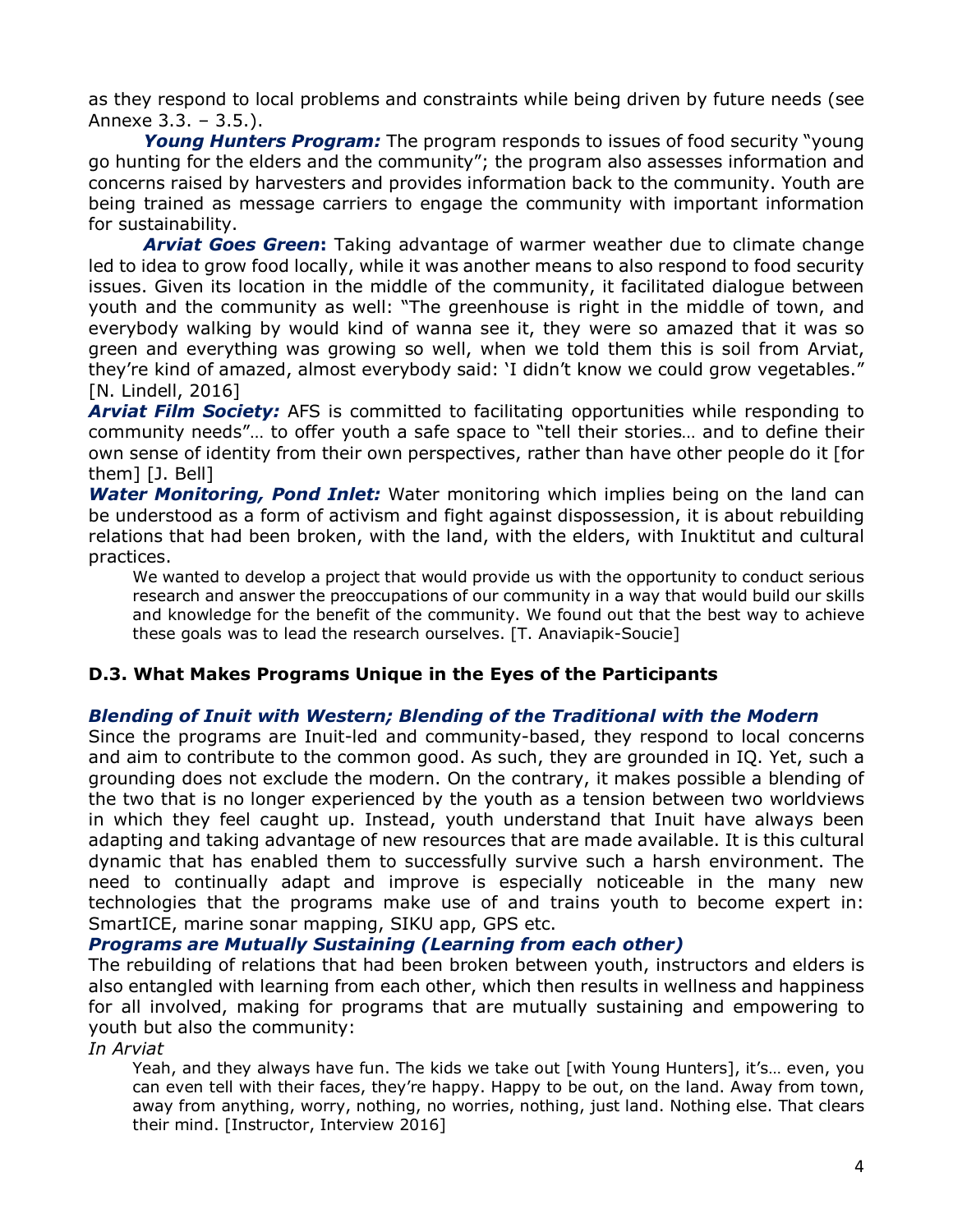### *In Pond Inlet*

The elders told me they were proud, they told me to keep my head up and to ignore anyone that puts me down in that way… I started making them tea, I helped set up their tent for them and I carry a lot of the stuff for them…I felt useful that I could teach someone [the elder] with a lifetime of experience to learn something new into their life [Youth P.]

Telling the elders what I know and what they didn't know, I felt that gap in generations… teaching them about what we are capable of doing nowadays, to study the water, to see what we do, to learn more, they were really interested about it and I guess it felt good for me because I felt useful [Youth M.]

### *Contributing to the Well-Being of the Community is Empowering, it is Our Work In Arviat*

A community-based project, it feels like it is *my* project, it is our project. Like these people are helping us, train us to do these things, so that we can keep doing this, and then, when researchers come into town, you know, you don't only know one aspect, you do not know only about collecting the samples, you know what to do *with* the samples, you know how to analyze them, you are not just collecting for a researcher [N. Lindell, 2016]

### *In Pond Inlet*

*Inuit youth training Inuit youth*, that became the spirit of the project. It's about Inuit moving ahead, kind of, it's part of the decolonization process, and it's just great to be part of it ...I'm always envious of people going out on the land to go to work, it's better than people who are stuck in town doing work, it's better… for the psychic [Anaviapik-Soucie, 2014]

The programs all began in the community, are led by members from the community, and guided by questions and concerns from the community, offering answers in a timely manner. The programs bring in partners at times, but temporarily only, to pass on some skills to the participating youth and community members who then build on them and take the programs to a new level:

It's a great feeling that it's ours, that we know that it's gonna stay in Arviat, it's a great feeling being able to tell people we are doing this because elders want it. We film everything so everybody gets to see it all on the local channel. That's a great way to explain, …seeing all the youth from their community and actually doing the research, they're hearing elders and their knowledge, on the film, it's a great feeling, people understand what's happening and people listen more, they care more because they know their grandparents are on TV, sharing their knowledge…" [N. Lindell, 2016]

### **PART 2: Stories of Lifelong Learning Story 1: Learning as Relational and Lifelong – Educational Pathways**

- In the case of Arviat, many youth participated in all program activities we documented over time which made us conclude that the programs do address important opportunity gaps, as discussed earlier and as summarized in Annexe 3.14.
- In Annexe 3.6. and 3.7., we share two different stories of lifelong learning. Both make evident the manner opportunities led individuals to discover and build new strengths, giving them new direction to then seek out new opportunities in their near future.
- Both cases make evident the manner the making of a human being is deeply seated in relations with the land and the community, as also summarized in Annexe 3.8. & 3.9.
- Annexe 3.13 makes evident the inappropriateness of the Western Linear Model of Education typically used to evaluate perseverance, a model that does not give credit to the rich lifelong learning many Inuit youth are engaged in, deeply grounded in relations in their communities. The model also makes evident the challenges Inuit still face when seeking a formal education that remains dominated by Western models of educational institutions. At the same time, we show how the programs became a springboard for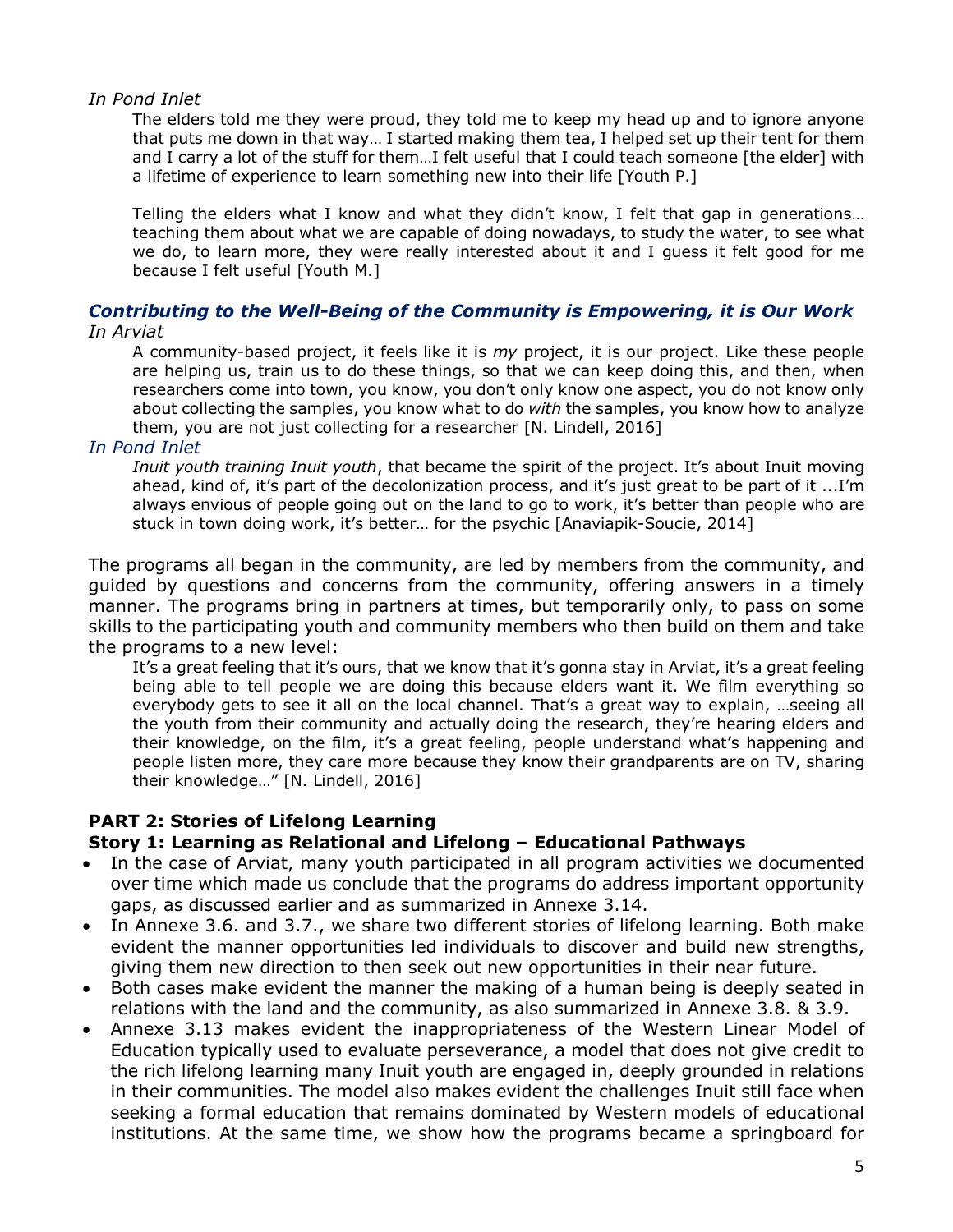many to then pursue the Environmental Monitoring Program offered by the Arctic College. Some students from Nunavut also pursued Nunavut Sivuniksavut in Ottawa. Essentially, *inunnguiniq* also implies the navigation of the Western system, yet through a deep grounding in IQ and tight relations with family, community, the land, language, culture and the spiritual, which these programs seem to do well.

### **Story 2: From Inuit Led Programs to Place-Based Curriculum**

The Arctic Sea Ice Educational Package with its 28 lesson plans, some of which can also be found as online homeschooling videos, emerged from the wish by the elders that children have access to locally relevant math and science: "We need to have math and science, we need to have kids learning these things so they can do environmental research themselves, and we need to build capacity" [J, Kidd, Education Coordinator AES]. "It was sort of like 10 years of collected resources and research, some lesson plan ideas", we wanted to turn "all of this cool research that had happened in the arctic, we wanted to make sure we got it out" [ibid]. While AES relied more on Western Science initially, the aim is a blended approach so "children can use indigenous knowledge in ways useful in the future" [ibid]. The curriculum was promoted through workshops to many classrooms in Nunavik, given a partnership with Kativik Ilisarniliriniq, and will be integrated with a Landbased Environmental Science course, at the upper-level in high school, a project in development. A long-term Northern teacher had this to say:

…this is kind of a dream but it would be nice to have it come from Inuit in Inuktitut. Like the curriculum to be created in Inuktitut and then translated into English and French. That, I mean like I say it's a dream. I think it's quite difficult for that to be a reality but if you are starting from the language as your base I think it's nice. [Interview A, 2019]

The SIKU.org platform and mobile application and winner of the Google.org Impact Challenge, which was launched in December 2019, has become a crucial resource to supplement the developed lesson plans with stories from the land, told and shared by Inuit. In some way it is an answer, in part, to what teacher A refers to as a dream. In this manner, local knowledge has become more tightly woven into the lesson plans (e.g., when talking of food web and seal for instance, linking it to stories about how to cut the skin so you can then saw the *kamik* in ways Inuit have always done).

### *How to Implement the Curriculum in the Near Future – Some Ideas:*

### *1. Moving Forward through Co-Teaching by Inuit & Qallunaat*

- "A colleague of mine had a community member as a **co-teacher** not a teacher trainee that's not the terminology a co-teacher somebody else to be in there with you to work with you. Umm, and the kids loved it and he loved it and I think his co-teacher loved it. [A, 2019]
- A year and a half ago, **I was working at the school, I was a special education technician, so I was working closely with students that needed more explanation, more understanding in Inuktitut**, so that was a good position for me, and for the students. That way, they could ask me what the teacher was asking them to do... [C, 2019]
- ...**pis souvent j'fais référence au professeur de culture de** *landskill***,** qui est l'un de mes amis avec qui je chasse beaucoup. Il vient souvent dans ma classe pis je me réfère beaucoup à lui pour résoudre pleins de problèmes. Donc j'suis vraiment ouvert à cette idée-là, vraiment ouvert à cette idée là parce que quand on arrive au Nunavik, on débarque comme sur la lune là. Quand t'es un blanc… quand tu débarques dans ce genre de territoire là et'es pas conscient de tous les enjeux, qui se jouent de façon journalière là pis y'en a des enjeux. [B, 2019]

### *2. Integrate it with stories told by Inuit through the Siku online network while also having "Inuit teachers teach Inuit content"*

so "ultimately we want to step away from what we're doing and have hopefully helped in mobilizing Inuit knowledge to keep it from being eradicated from policy, to keep it going on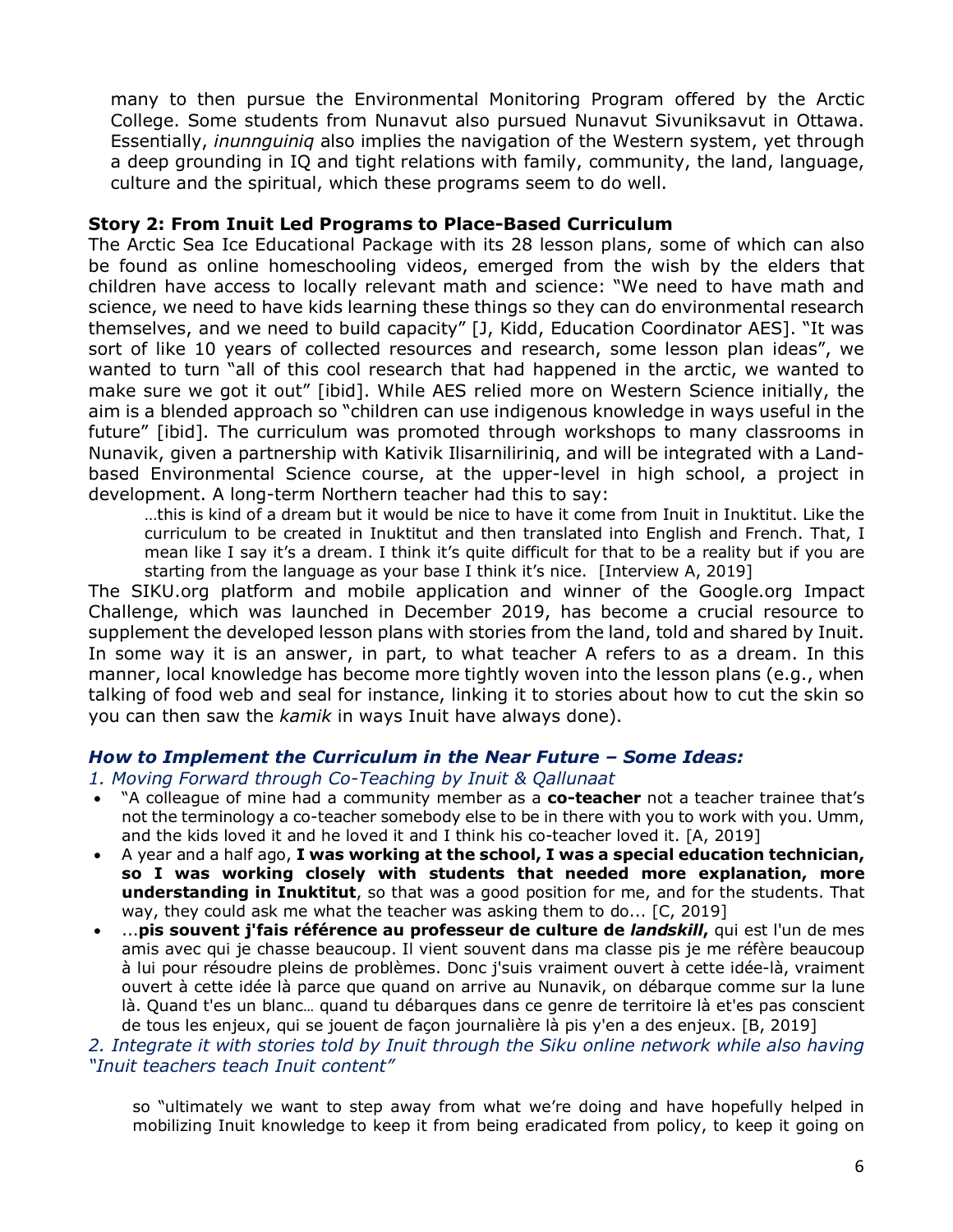for generations… it is a national treasure, there is so much knowledge that people are willing to share that we could build so much better policies on, and better educational resources that build on it, that's my hope." [J. Kidd]

As noted by Kidd, given her past teaching experience in Nunavik and running many workshops, engaging children and youth in storytelling is an extremely adaptive strategy as it easily works with many grade levels, different abilities and regions. It made the Food Web Unit a particularly interesting.

*3. Long-term goal driving curriculum development by Arctic Eider Society:* "What we want to do is open more doors", yet it often feels the opposite is happening. In light of Kidd's own teaching experience, what worked well for her was the culture teacher doing the teaching while she was co-teaching, "that's when we all understood each other, there was translation, students helping to translate, co-teachers helping with translation, we could really develop ideas as we were like working together on a collaborative base. Hence, partnerships are key to curriculum development and delivery.

### **D.5. Key Ideas & Implications for Education and Curriculum Development**

*"We know our children will have to face struggles that we never imagined but they can still be prepared for these through inunnguiniq". Louis Angalik, 2010*

**Change from Within:** "As indigenous nations, we've been disconnected from who we are as people, from the sources of our strength and our very survival: our land, culture and community" (p. 5). To move beyond that disconnect and engage in resurgence has to come from within through "the re-creation of sound communities, individual empowerment, and the re-establishment of relationships based on traditional values" (Alfred, 2009, p. 60). These programs offer illustrations of possibilities of change from within, empowerment, pride, and a move beyond "dispossession" towards cultural health. The programs and curriculum also underline what culturally relevant education looks like. In 2009, Aylward referred to activities tied to Inuit culture, history and the land as key to improve graduation rates of Inuit and in some communities, youth had options to engage in such activities to gain school credit. The activities complement family, community and school learning in important ways, contributing to lifelong learning in crucial ways.

The programs also support cultural safety and identity, "ultimately, cultural safety is about self-determination, for Indigenous Peoples, which includes defining their criteria for service, institutions, and organizations" (Fast et al., 2017, p. 158).

**Relations:** The project makes evident the key role of relations, which begs the question, How can we strategically transform institutional relations (School-Land-Community; Indigenous Communities with Universities, etc.) to support the making of a human being or *inunnguiniq*, and thereby support lifelong learning?

**Language Revitalization:** The programs are illustrative of a form of bilingual education urgently needed to replace current subtractive bilingualism. The co-creation of curriculum, by youth, adults, elders and other community members, is powerful and healing, leading to the resurgence of culture, language and history by Inuit for Inuit.

**Blending of Indigenous with Western Ways**, starting with IQ: The programs call for a relational System/Blended Vision of Indigenous and Western Ways. As other indigenous scholars have noted, "understanding dynamics of human-nature relations… may prove critical to developing socially and ecologically just and sustainable communities in the twenty-first century" (Bang et al., 2015, p. 311). That blending is also essential to lifelong learning, supporting Inuit's navigation of the larger educational landscape (engage in environmental stewardship locally & globally; pursue careers in the sciences & higher education (Page-Reeves et al., 2019).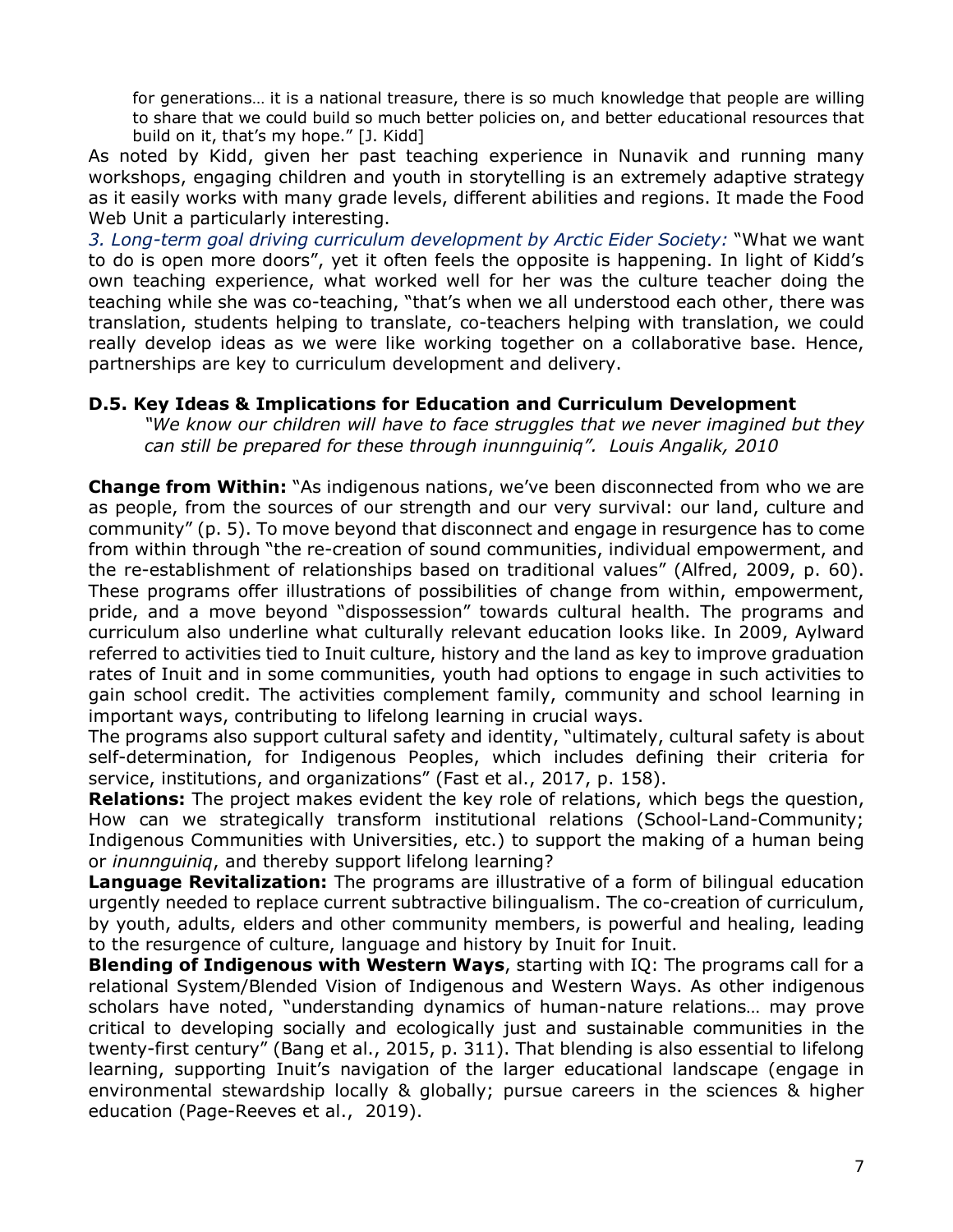# **PART E – IMPLICATIONS FOR RESEARCH & PRACTICE**

# **Enhanced Inuit Control in Education**

- Decision making should be shared to a greater extent as in traditional Inuit culture
- To ensure a larger proportion of teachers are Inuit or long-term Northerners, there is a need for an expansion of community-based teacher training programs and reforms in how teachers are hired
- Improvements are needed in the working climate/culture in schools
- An expansion of innovative efforts that support parents in their interactions with schools are needed

# *Potential Solutions & Research*

- $\Diamond$  Build on attempts that have been made in the past to move forward (e.x., IQ curriculum in Nunavut; Build on recommendations made by ITK through community led research)
- $\Diamond$  Build on previous work conducted by researchers deeply committed to and respectful of indigenous worldviews (Literature reviews on specific topics)
- $\Diamond$  Develop Networks among Inuit-led initiatives to exchange and build capacity across Inuit Nunangat; document what happens in networks of this nature.

# **Greater Strides to Linguistically and Culturally Relevant Education**

- Culturally-relevant curricula should be further developed across Inuit Nunangat
- Land-based activities should be mandatory in schools across Inuit Nunangat
- A greater proportion of class time should be devoted to Inuktitut Instruction

*Potential Solutions & Research:* Implement models that are working, evaluate them locally and adjust them in ways to make them locally meaningful; be respectful of vast diversity in needs of communities (i.e., importance of locally researching innovations and interventions in indigenous learning communities; Johnson & Nelson-Barber2018)

**Be Vigilant about the Use of Western Standpoints in Educational Research**  For education to become medicine, navigations among epistemologies need to be understood as valuable and desirable (Bang)

*Potential Solutions & Research:* Need to work with communities directly through sharing circles and community-centered approaches to challenge notions typically used in the literature and research (e.g., resilience, Healey Akearok et al., 2019; indigenous health, Greenwood & Lindsay, 2019; Kral et al., 2014; etc.)*;* 

Respect indigenous methodologies and research protocols (ITK, 2019); include voices of all (youth, parents, teachers, community members, elders); ground projects in literature conducted by indigenous scholars and respectful allies.

# **Proper Resourcing of Schools and Communities**

- Schools in small communities need all the supports for both students  $&$  teachers that schools in larger communities have in order for students to thrive; opportunity gaps need to be addressed, and currently non-participating youth brought in.
- Educators need more frequent opportunities to gather with other educators from across Inuit Nunangat to share their experiences.
- Communities need the financial support to create programs as the ones described here; they need on-going financial support
- Communities need space/infrastructure for program delivery

*Potential Solutions & Research:* Need on-going base funding for programs as described here/call for policy change/local control; build on Inuit Leadership Models (Kitchen Consultation Model, Price, J. 2007: 63); build on research partnership models that work (expand on Carter et al., 2019; Johnson & Nelson-Barber, 2018; etc.)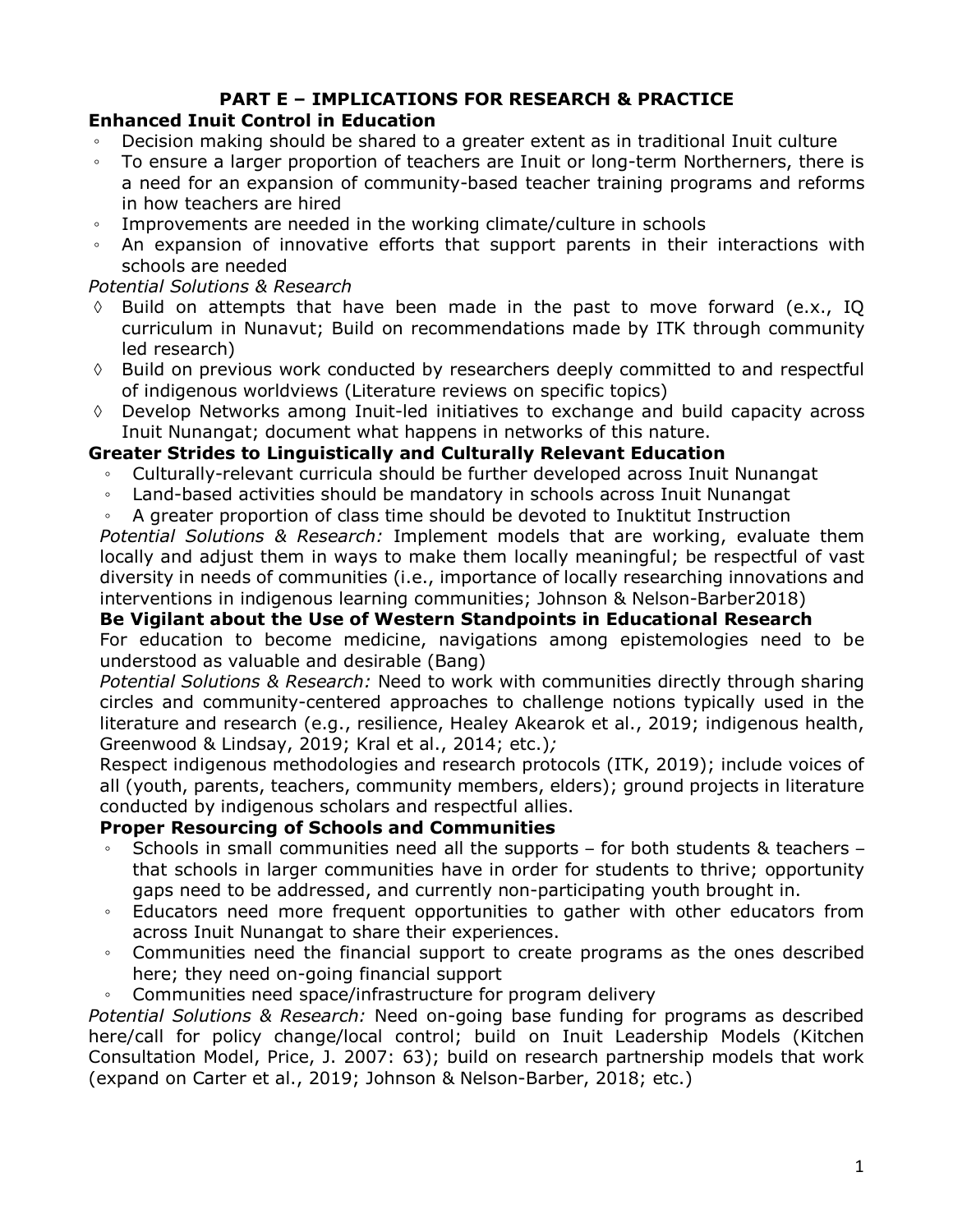#### **PART F – REFERENCES**

- Alfred, Taiaiake (2009). *Peace, power, righteousness: An indigenous manifesto* (Second Edition). Don Mills, Ont: Oxford University Press.
- Anaviapik-Soucie, T., & L'Hérault, V. (2015). *Building capacity to monitor fresh water quality in Pond Inlet-community needs assessment in a changing climate.* Final Research Report, Activity 2014-15. ARCTIConnexion.
- Bang, M. (2017). Towards an ethic of decolonial trans-ontologies in sociocultural theories of learning and development. In I. Esmonde & A. N. Booker (Eds.), *Power and privilege in the learning sciences: Critical and sociocultural theories of learning* (pp. 115-138). Routledge.
- Battiste, M. (2013). *Decolonizing education: Nourishing the learning spirit*. Saskatoon, SK: Purich Publishing.
- Berger, P. & Juanita Ross Epp, J. R. (2010). Practices against culture that "work" In Nunavut Schools: Problematizing two common practices. *McGill Journal of Education 41*.1 (2006): Feb 3, 2010.
- Carter, N. A., Dawson, J., Simonee, N., Tagalik, S., and Ljubicic, G. 2019. Lessons learned through research partnership and capacity enhancement in Inuit Nunangat (the Inuit homeland in Canada). *Arctic*, 27, 4: 381-403. (https://doi.org/10.14430/arctic69507).
- Gérin-Lajoie, J., Herrmann, T.M., MacMillan, G.A., Hébert-Houle, É., Monfette, M., Rowell, J.A., Soucie, T.A., Snowball, H., Townley, E., Lévesque, E., Amyot, M., Franssen, J., & Dedieu, J. (2018). IMALIRIJIIT: A Community-Based Environmental Monitoring Program in the George River Watershed, Nunavik,Canada. *Ecoscience, 25*, 381 - 399.
- Greenwood, M., & Lindsay, N. M. (2019). A commentary on land, health, and Indigenous knowledge(s). *Global Health Promotion*, *26*(3\_suppl), 82-86.
- Hackett, C., Furgal, C., Angnatok, D., Sheldon, T., Karpik, S., Baikie, D., Paka, C., & Bell. T. (2016). Going off, growing strong: Building resilience of indigenous youth. *Canadian Journal of Community Mental Health, 35*(2), 79-82.
- Healey Akearok, G.; Cueva, K.; Stoor, J.P.A.; Larsen, C.V.L.; Rink, E.; Kanayurak, N.; Emelyanova, A.; Hiratsuka, V.Y. (2019). Exploring the Term "Resilience" in Arctic Health and Well-Being Using a Sharing Circle as a Community-Centered Approach: Insights from a Conference Workshop. *Social Sciences, 8* (45), 1-11.
- Healey, G., & Tagak, A. (2014). PILIIQATIINNIQ 'Working in a collaborative way for the common good': A perspective on the space where health research methodology and Inuit epistemology come together. *International Journal of Critical Indigenous Studies, 7*(14), 1-14.
- Henri, D. A., Carter, N. A., Irkok, Nipisar, Emiktaut, L., Saviakjuk, B., Ljubicic, G. L., Smith, P. A., & Johnston, V. (2020). Qanuq ukua kanguit sunialiqpitigu? (What should we do with all of these geese?) Collaborative research to support wildlife co-management and Inuit self-determination. *Arctic Science,* July, online.
- Hirsch, R., Furgal, C., Hackett, C., Sheldon, T., Bell, T., Angnatok, D., Winters, K. & Pamak, C. (2016). *Going Off, Growing Strong*: A program to enhance individual youth and community resilience in the face of change in Nain, Nunatsiavut. *Études/Inuit/Studies*, *40* (1), 63–84.
- Inuit Tapiriit Kanatami (2016). *National Inuit strategy on research*. Ottawa: ITK.
- Inuit Tapiriit Kanatami (2017). An Inuit-specific approach for the Canadian Food Policy. Ottawa: ITK.
- Johnson, N., Alessa, L., Behe, C., Danielsen, F., Gearheard, S., Gofman-Wallingford, V., Kliskey, A., Krümmel, E.M., Lynch, A., Mustonen, L. Pulsifer, P., & Svoboda, M. (2015). The Contributions of Community-Based Monitoring and Traditional Knowledge to Arctic Observing Networks: Reflections on the State of the Field. *Arctic, 68* (Suppl. 1), 28-40.
- Johnson, N., Behe, C., Danielsen, F., Krümmel, E.M., Nickels, S., Pulsifer, P.L. (2016). *Community-Based Monitoring and Indigenous Knowledge in a Changing Arctic: A Review for the Sustaining Arctic Observing Networks.* Final report to Sustaining Arctic Observing Networks. March 2016. Ottawa, ON: Inuit Circumpolar Council.
- Johnson, Z., & Nelson-Barber, S. (2018). Always alert, always agile: The importance of locally researching innovations and interventions in indigenous learning communities. In E. A. McKinley, & L. T. Smith. *Handbook of Indigenous Education* (1-31). Springer.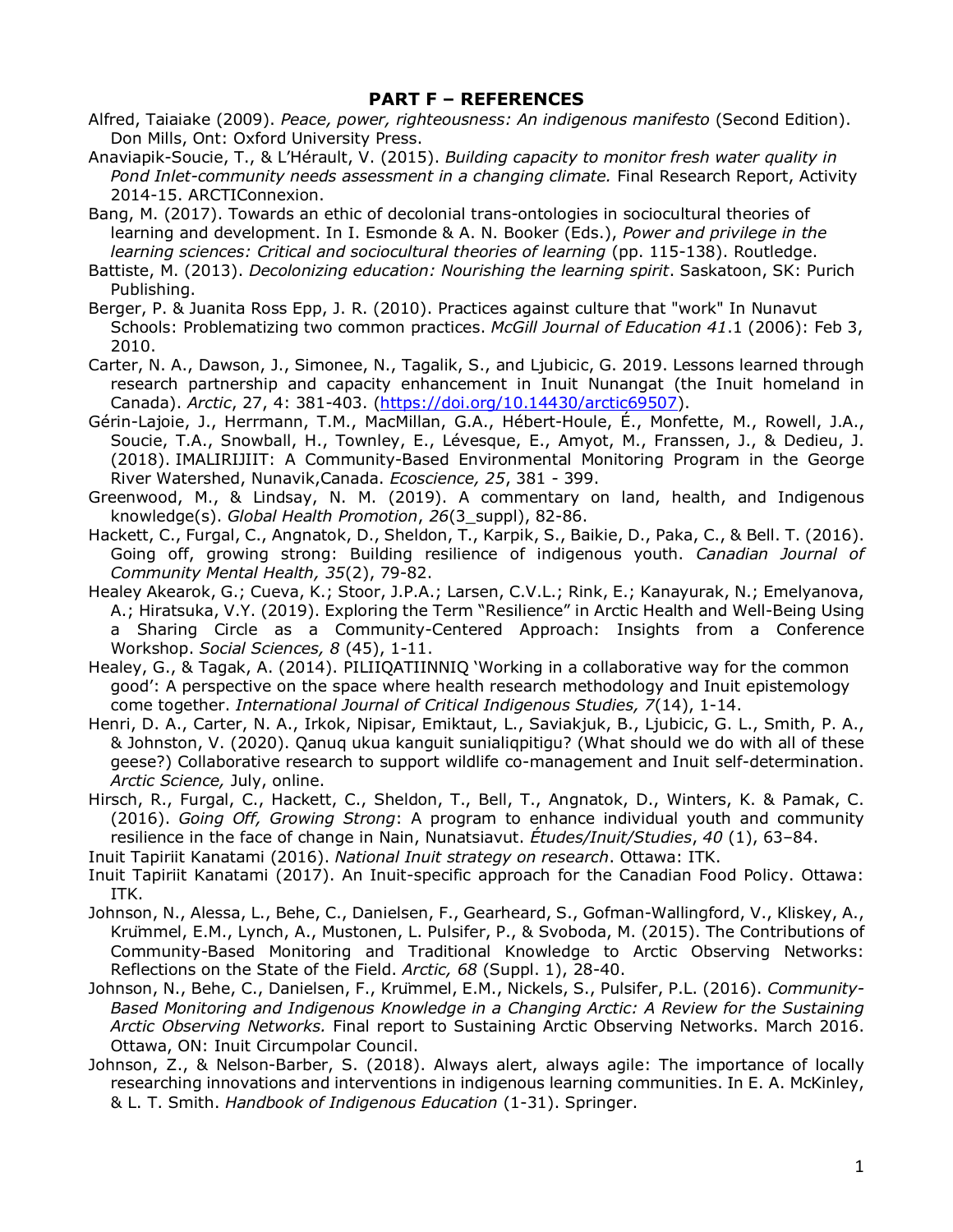- Johnston, P. (2014). Constructing a bridge between two cultures: How "Inuit Qaujimajatuqangit" is essential to addressing the "modern" child welfare system in Nunavut. *Canadian Social Work Review / Revue Canadienne De Service Social, 31*(2), 267-287.
- Kalluak, M. (2017). About Inuit Qaujimajatuqangit. In J. Karetak, J., F. Tester, F., & S. Tagalik (Eds.), *Inuit Qaujimajatuqangit* (pp. 41-60). Fernwood Publishing.
- Karetak, J., Tester, F., & Tagalik, S. (2017). *Inuit Qaujimajatuqangit. What Inuit have always known to be true*. Winnipeg, MA: Fernwood Publ.
- Kipp, A., Cunsolo, A., Gillis, D., Sawatzky, A., & Harper, S. L. (2019) The need for community-led, integrated and innovative monitoring programmes when responding to the health impacts of climate change. *International Journal of Circumpolar Health, 78*, 2, 360-371.
- Kirkness, V. J. (2013). Aboriginal education in Canada: A retrospective and a prospective. In F. Widdowson & A. Howard (Eds.), *Approaches to Aboriginal Education in Canada* (pp. 7-25). Brush Education Inc.
- Kral M. J., Salusky I., Inuksuk P., Angutimarik L., Tulugardjuk N. (2014). Tunngajuq: stress and resilience among Inuit youth in Nunavut, Canada. *Transcultural Psychiatry*, 51(5),673-692.
- Lemaire, A., Sokoloff, M., Fraser, S., & Vachon, M. (2016). Dans le Black Box d'Igloolik : le cirque comme espace thérapeutique pour de jeunes Inuit? *Inuit Studies, 41*(1), 43-62.
- Lemaire, A., Vachon, M. & Fraser, S. (2017). Exister, appartenir et transmettre : Artcirq comme espace de mieux-être pour les jeunes Inuits d'Igoolik. *Revue québécoise de psychologie*, *38*(3), 153–177.
- Lévesque, C., Polèse, G., avec la collaboration de D. de Juriew, R. Labrana, A.M. Turcotte & S. Chiasson (2015). *Une synthèse des connaissances sur la réussite et la persévérance scolaires des élèves autochtones au Québec et dans les autres provinces canadiennes*. Cahier DIALOG, Rapport de recherche.
- Little Bear, L. (2009). Jagged worldviews colliding. In M. Battiste (Ed.), *Reclaiming indigenous voice and vision* (pp. 77-850. UBC Press.
- Nakasuk, S., Paniaq, H., Ootoova, E., & Angmarlik, P. (2017). *Inuit worldviews.* (Ed. J. Oosten & F. Laugrand, 2<sup>nd</sup> Ed.). Nunavut Arctic College Media.
- Nunavut Department of Education (2007). *Inuit Qaujimajatuqangit*.

Nunavut Department of Education (2008). *Inunnguiniq – Critical pedagogy for Nunavut Educators.* 

- Page-Reeves, J., Marin, A., Moffett, M., DeerInWater, K., & Medin, D. (2019). Wayfinding as a concept for understanding success among Native Americans in STEM: "learning how to map through life". *Cultural Studies of Science Education*, *14*(1), 177-197.
- Petrasek MacDonald J, Harper SL, Cunsolo Willox A, Edge V. L. (2013). A necessary voice: climate change and lived experiences of youth in Rigolet, Nunatsiavut, Canada. *Global Environmental Change, 23*, 360–371.
- Prestwich, E. 2014. Young Hunters program in Arviat, Nunavut teaches kids skills they've never learned. The Huffington Post Canada. https://www.huffingtonpost.ca/2014/09/02/younghunters- nunavut\_n\_5652698.html
- Price, J. 2007 *Tukisivalialiqtakka :* the things I have now begun to understand : Inuit governance, Nunavut and the Kitchen Consultation Model. UofVictoria, Master's Thesis.
- Qanatsiaq Anoee, N., Tulloch, S., Arreak-Kullualik, J., McAuley, A., & Wheatley, K. (2017). (Re)Invigorating family and community leadership in bilingual education. *AlterNative: An International Journal of Indigenous Peoples*, *13*(1), 2–10. doi:10.1177/1177180116689025
- Robertson, S., and Ljubicic, G. 2019. *Nunamii'luni quvianqtuq* (It is a happy moment to be on the land): Feelings, freedom and the spatial political ontology of well-being in Gjoa Haven and Tikiranajuk, Nunavut. *Environment and Planning D: Society and Space*, 37, 3: 542-560. (https://doi.org/10.1177/0263775818821129).
- Rogers, S. 2014. Arviat group get their hands dirty in the name of food security. *Nunatsiaq News*, July 24. http://nunatsiaq.com/stories/article/65674arviat\_group\_get\_ their\_hands\_dirty\_in\_the\_name\_of\_food\_security/
- Simonsen, T., & Fraser, K. (2017). Nunavut Hitzmakerz: Giving young Nunavummiut à voice. Northern Public Affairs, 5(2), 23-25.